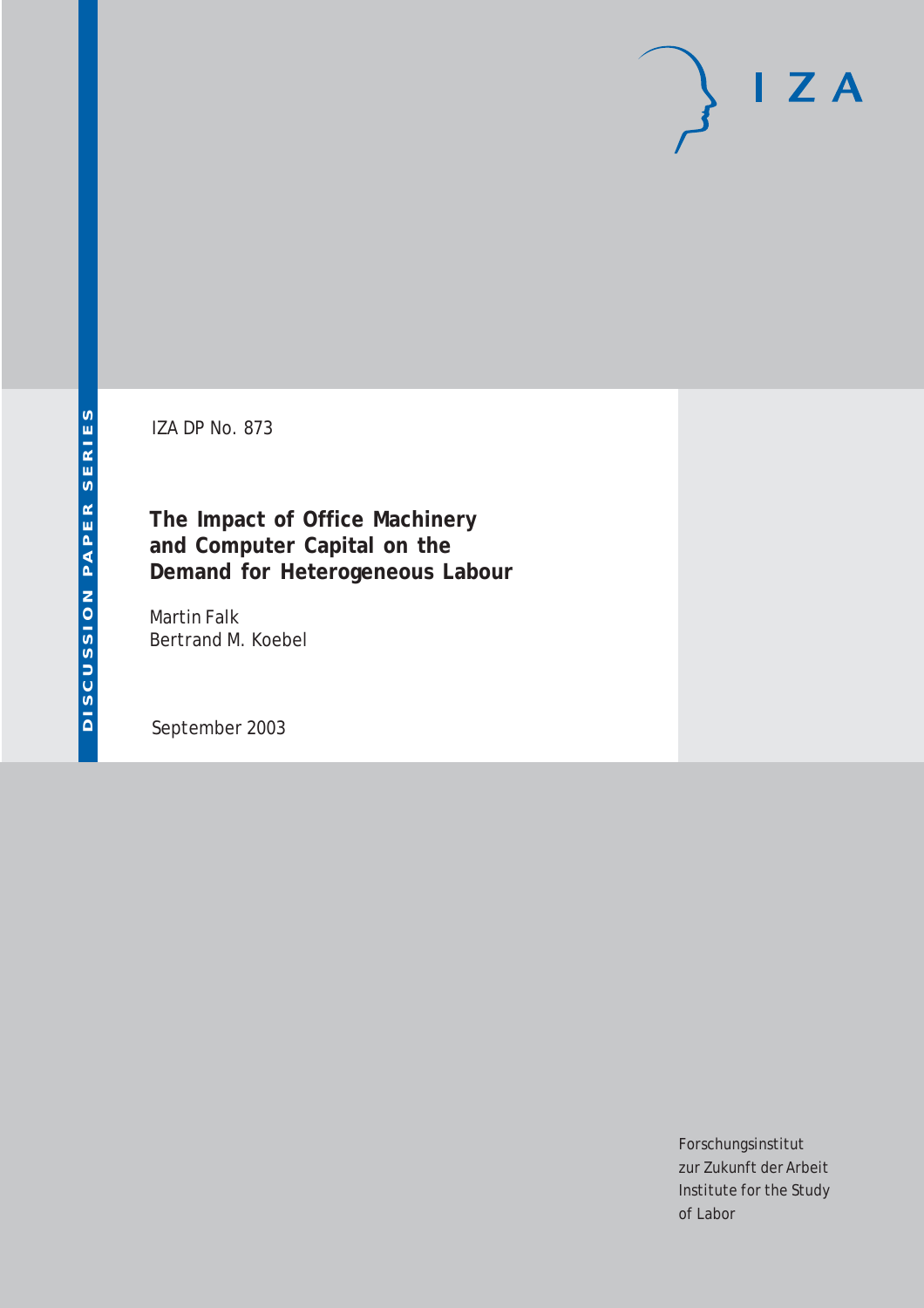# **The Impact of Office Machinery and Computer Capital on the Demand for Heterogeneous Labour**

#### **Martin Falk**

*Austrian Institute of Economic Research (WIFO)*

#### **Bertrand M. Koebel**

*University of Magdeburg and IZA Bonn*

#### Discussion Paper No. 873 September 2003

IZA

P.O. Box 7240 D-53072 Bonn Germany

Tel.: +49-228-3894-0 Fax: +49-228-3894-210 Email: [iza@iza.org](mailto:iza@iza.org)

This Discussion Paper is issued within the framework of IZA's research area *The Future of Labor.* Any opinions expressed here are those of the author(s) and not those of the institute. Research disseminated by IZA may include views on policy, but the institute itself takes no institutional policy positions.

The Institute for the Study of Labor (IZA) in Bonn is a local and virtual international research center and a place of communication between science, politics and business. IZA is an independent, nonprofit limited liability company (Gesellschaft mit beschränkter Haftung) supported by Deutsche Post World Net. The center is associated with the University of Bonn and offers a stimulating research environment through its research networks, research support, and visitors and doctoral programs. IZA engages in (i) original and internationally competitive research in all fields of labor economics, (ii) development of policy concepts, and (iii) dissemination of research results and concepts to the interested public. The current research program deals with (1) mobility and flexibility of labor, (2) internationalization of labor markets, (3) welfare state and labor market, (4) labor markets in transition countries, (5) the future of labor, (6) evaluation of labor market policies and projects and (7) general labor economics.

IZA Discussion Papers often represent preliminary work and are circulated to encourage discussion. Citation of such a paper should account for its provisional character. A revised version may be available on the IZA website ([www.iza.org](http://www.iza.org/)) or directly from the author.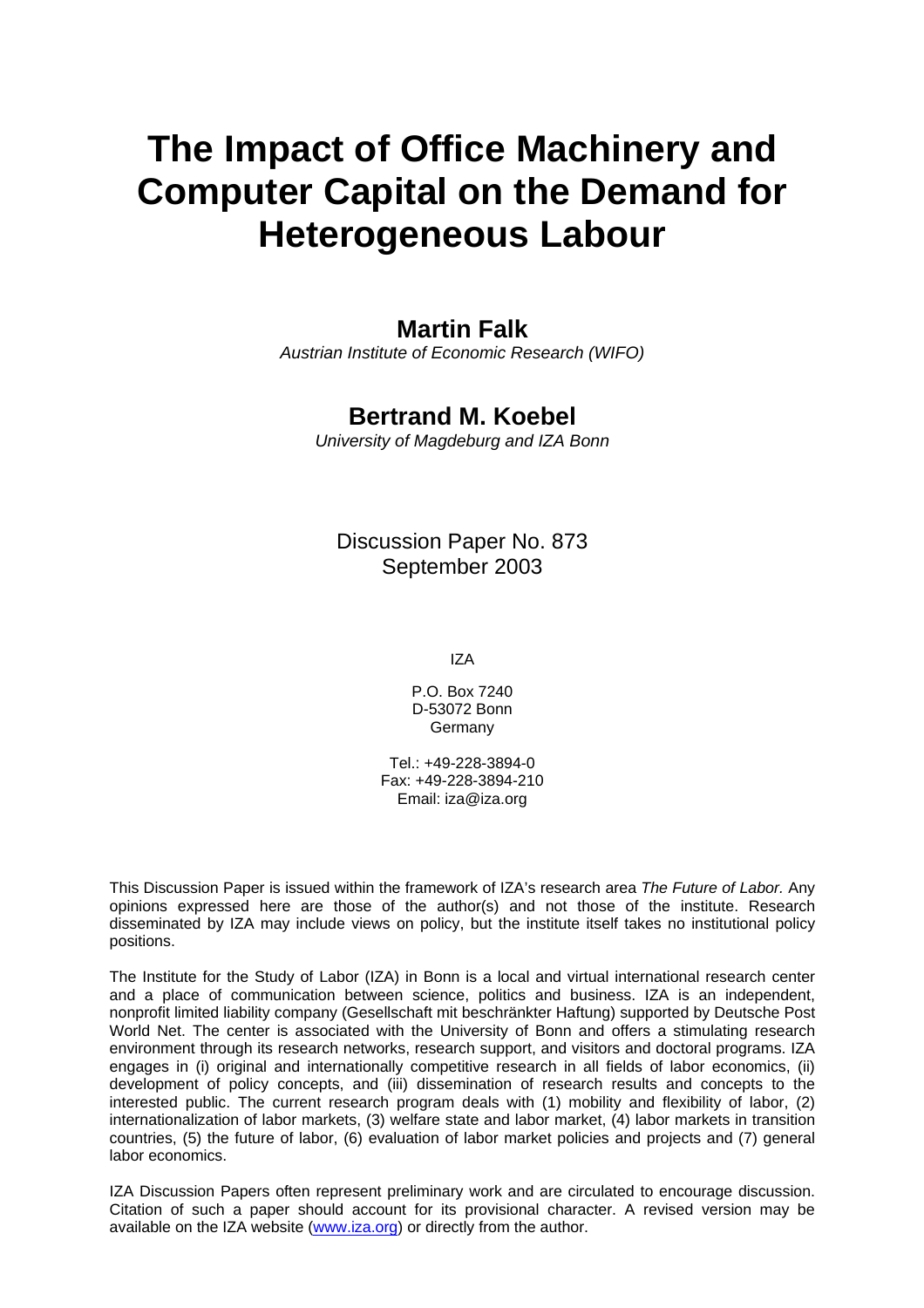IZA Discussion Paper No. 873 September 2003

# **ABSTRACT**

## **The Impact of Office Machinery and Computer Capital on the Demand for Heterogeneous Labour**[∗](#page-2-0)

We study the impact of office and computing machinery (OCM) on the demands for workers with different educational levels. The empirical analysis relies on a system of demand equations that nests the translog, the generalised Leontief and the normalised quadratic specifications. Using panel data on 35 German industries, we find little evidence for a robust substitutability relationship between unskilled workers and OCM capital in manufacturing industries. In the non-manufacturing sector, however, we find some evidence for substitutability between OCM capital and unskilled workers.

JEL Classification: J23, O33

Keywords: skill-biased technological change, capital-skill complementarity

Corresponding author:

 $\overline{a}$ 

Bertrand M. Koebel Otto-von-Guericke University Postfach 4120 39016 Magdeburg Tel.: +49 391 6718 431 Fax: +49 391 6711 218 Email: [koebel@ww.uni-magdeburg.de](mailto:koebel@ww.uni-magdeburg.de) 

<span id="page-2-0"></span><sup>∗</sup> We would like to thank Bart Van Ark, Riccardo Lucchetti, Joachim Möller, Nanno Mulder, Walter Oberhofer, Alessandro Sterlacchini, Marcel Timmer, Kenneth Troske, and the seminar participants at Bonn (IZA), Innsbruck, Paris (Sorbonne) and Venice for helpful comments. We are also indebted to an anonymous referee for constructive comments and to Albert Müller for providing us with the computer investment data. Financial support from the European Community under the project 'Employment prospects in the knowledge economy' is gratefully acknowledged.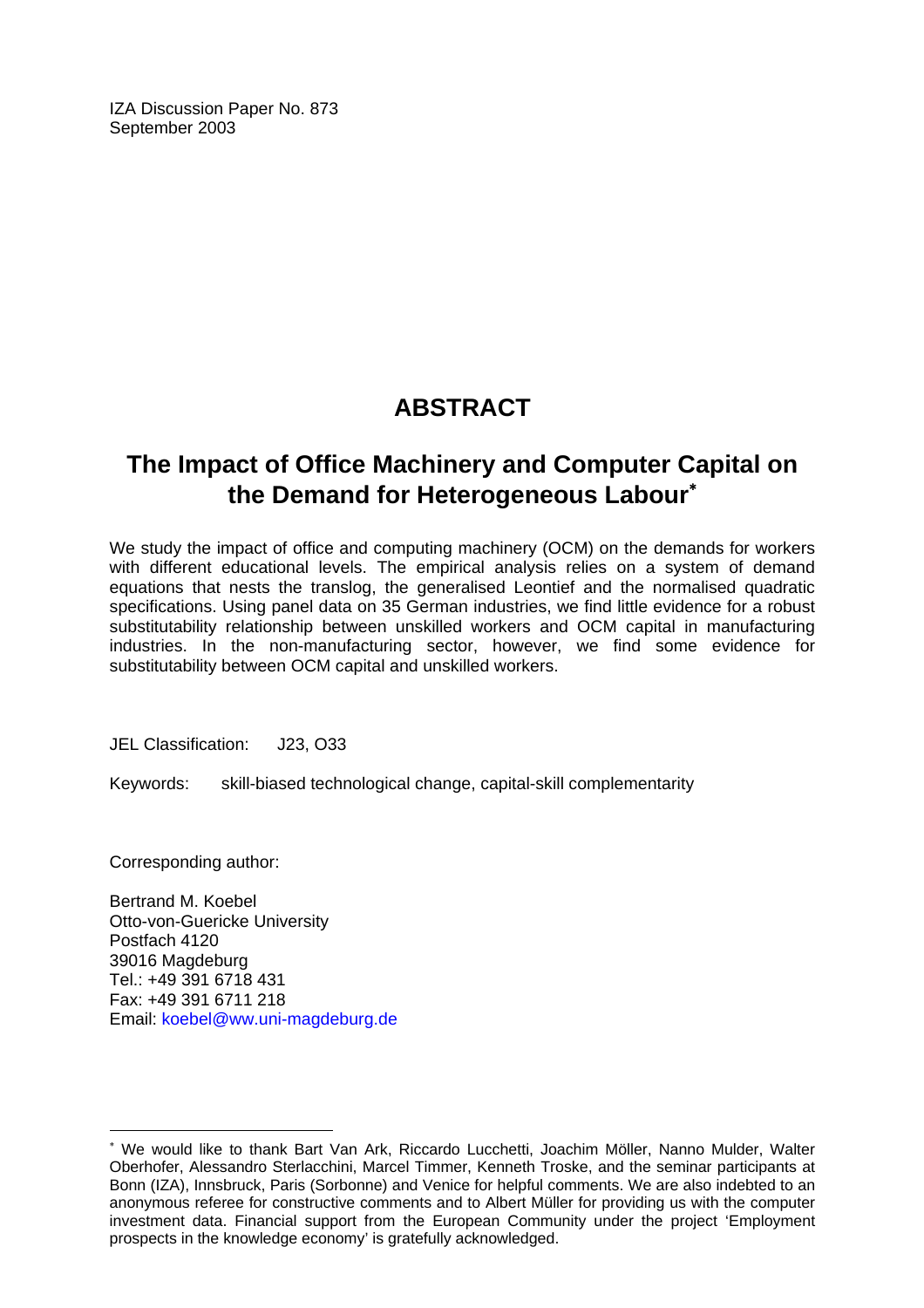#### 1 Introduction

The diffusion of office and computing machinery (OCM) is often emphasized as one of the most important factors explaining the shift in labour demand towards skilled workers and away from unskilled workers (see among others, Autor, Katz and Krueger, 1998; Morrison-Paul and Siegel, 2001). During the 1980s and 1990s, the total stock of computing equipment grew rapidly as computer power exploded and prices of computers fell greatly. For the U.S., for instance, the total stock of quality adjusted computing equipment in constant prices grew with average growth rates between 20 and 30 percent per year (Jorgenson, 2001). German figures show similar tendencies.

This paper presents new empirical estimates of the impact of OCM capital on the demand for heterogeneous labour. Workers are classified according to whether they have a university degree, a certificate from the dual vocational system (including masters and technicians) and workers without any formal degree. The data consists of panel data on 35 two-digit manufacturing and non-manufacturing industries for Germany over the period 1978—1994. A four-equation input demand system, with three types of labour and total intermediate materials as variable factors as well as two types of capital, OCM capital and generic capital, as quasi-fixed inputs, is formulated and estimated. Our results suggest that computers increase the demand for high-skilled labour and to a lesser extent the demand for medium-skilled labour. This holds for both manufacturing and non-manufacturing industries. However, computer capital significantly decreases the demand for unskilled labour in non-manufacturing industries only. Overall, the results are somewhat consistent with the skill-biased technological change hypothesis. We also find that this finding is robust with respect to the choice of functional form and the definition of computer capital (quality adjusted or not).

There have been many empirical studies that focus directly on the relationship between the demand for labour at different skill levels and computerization (for a survey of the literature see Chennells and Van Reenen, 1999). Two empirical approaches have been used to estimate the relationship between the computerization and labour demand. The first approach relates the change in the employment share of skilled labour to the ratio of an industry's initial OCM capital (or OCM investment) to its total capital (or total investment) (see Berman, Bound and Griliches, 1994). Alternatively, the change in the employment share of skilled labour is related to the change in OCM investment ratio (see Autor, Katz and Krueger, 1998). The second approach employs a complete system of input demands, i.e. not only a relative labour demand equation (see Morrison-Paul and Siegel, 2001; Fitzenberger, 1999; Ruiz-Arranz, 2001).

Using a number of different data sets for the U.S. on three- and four-digit industry level, Autor, Katz and Krueger (1998) extend previous work in a number of ways. First, they use different measures of skills (four educational qualification groups as well as different occupational groups), different measures of information technology as well as a longer time period. Second, the authors also consider non-manufacturing industries. Using three-digit industry data, Autor et al. (1998) find that the change in computer use (measured as the annual change in the fraction of workers using a computer at work) is positively related to the change in the employment share of college graduates and, to a lesser extent, to workers with at least two years of college. In contrast, the change in computer use is negatively related to the change in the employment share of high school graduates. The relationship between the change in computer use and the change in the employment share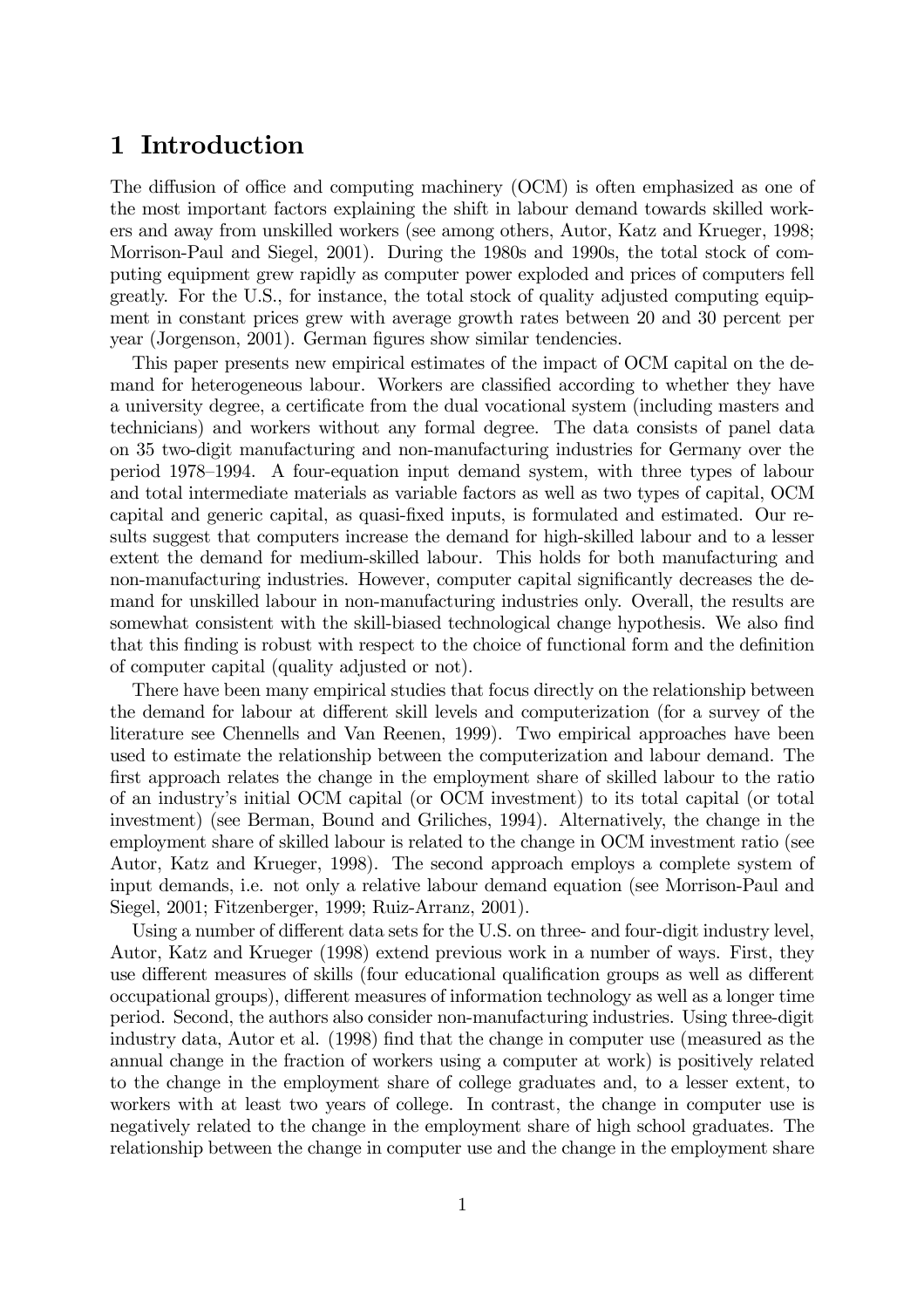of workers with less than high school is not significantly different from zero. Furthermore, the authors suggest that the shift towards college-educated workers and away from high school-educated workers was greatest in industries that experienced the greatest rise in computer use. Finally, the authors find that computer investment can account for at least 30 percent of the increase in the non-production worker wage bill for the period 1959 — 1989. Using similar approaches, Machin and Van Reenen (1998) find further support for the computer-skill complementarity. The authors use the proportion of workers using a computer at work as an index of computer use. Using two-digit manufacturing data for the U.S. and U.K., they find that the change in the cost share of non-production workers between 1986 and 1990 is positively related to the initial proportion of workers using a computer at work. Green, Felstead and Gallie (2000) investigate the impact of computer usage at work and other job features on the changing skills requirements of U.K. workers. The data are based on individual data of employed persons at three data points: 1986, 1992 and 1997. The authors find that the spread of computer usage is very strongly associated with the process of upskilling throughout the period. For France, Goux and Maurin (2000) find that the decline in the employment share of unskilled workers is mainly due to the slackness of domestic demand for those industries with the highest proportion of unskilled workers. In contrast, the spread of computers (measured amongst others as the percentage of workers using a computer on the job) has little effect on the labour demand for both skilled and unskilled workers.

Based on a complete system of input demands, Morrison-Paul and Siegel (2001) investigate the impact of high-tech office and information equipment, trade and outsourcing on heterogeneous labour demand. High-tech office and information equipment includes communications equipment, scientific and engineering instruments and photocopiers and related equipment in addition to office computing and accounting machinery. The authors estimate a seven equations input demand system derived from a generalised Leontief cost function with four educational qualification groups, energy and materials and an Euler equation for investment. Using U.S. two-digit manufacturing industry data, the authors find that the accumulation of high-tech capital explains 9 percent of the expanding employment of college graduates and 30 percent of the expanding employment of workers with some college experience for the period 1959-1989.

For Germany, Fitzenberger (1999) provides some evidence of the impact of computerization on labour demands for three types of labour (highly skilled, medium-skilled and unskilled workers) as well as materials. As neither OCM capital stock nor the price of OCM are available, Fitzenberger relies on the input coefficients (material inputs to total shipments) from the office machinery and computer industry and the electrical goods industry obtained from input-output tables as a proxy variable for OCM. Using two-digit industry data for non-manufacturing industries for the period 1975-1990, he finds little evidence for skill-biased technological change in non-manufacturing industries. The finding of no significant impact of intermediate OCM inputs could be due to the fact that the material inputs from the OCM industries do not seem to be correlated with OCM investment.1

Whereas all these contributions rely on capital stocks or real investment that are not adjusted for changes in the quality, Krusell et al. (2000) construct capital stocks that

<sup>1</sup> Across non-manfacturing industries, the correlation between the average annual rate of change in OCM investment and intermediate OCM inputs is -0.08.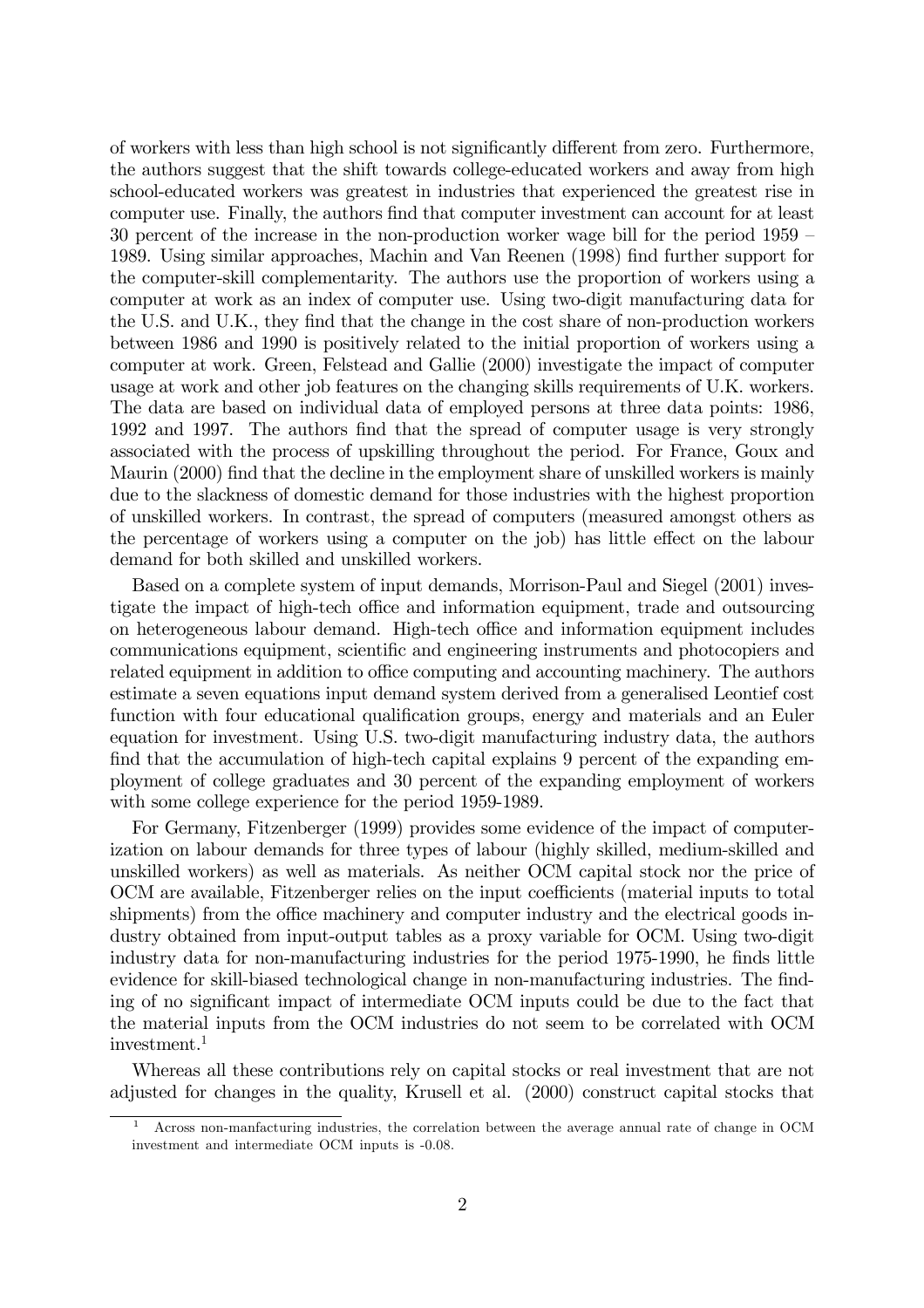are quality adjusted for investigating the impact of technological change on the ratio of skilled labour wages to unskilled labour wages. Using U.S. time series data, the authors find that capital-embodied technological change alone can account for most of the variations in the skill premium over the last 30 years. A key element of the Krusell et al. (2000) analysis is the use of quality-adjusted prices for a number of durable equipment categories such as office and computing equipment including peripheral equipment and accounting machinery (OCAM), communication equipment, general industrial equipment and transportation equipment. There has been a strong decline in the relative price of equipment (ratio of the price index for capital equipment and the price index for consumption of non-durables and services) of about 7 percent per year and an associated strong increase in the stock of equipment. The results imply that technological change is driven by the cheapening of equipment relative to structures and that technological change leads to a change in the composition of the capital stock. Ruiz-Arranz (2001) extends the work of Krusell et al. (2000) by distinguishing between the effects of information and communication capital (ICT capital) and non-ICT capital on the demand for skilled and unskilled workers.<sup>2</sup> She finds that ICT capital is complementary to skilled labour and very substitutable to unskilled labour.

The paper proceeds as follows. Section 2 outlines the specification of both the generalised Box-Cox cost function, the normalised quadratic, the Leontief cost function and the translog cost function as well as the derived factor demands, while section 3 describes and summarizes the data. Section 4 presents the estimates of input demand elasticities as well as a decomposition analysis of the employment changes into output, capital and price effects. Section 5 concludes.

#### 2 The empirical model

Most earlier work on the demand for heterogenous labour employs either the translog or the generalised Leontief cost function. The results of these studies, however, are difficult to compare because the functional forms are different. Therefore, following Koebel, Falk and Laisney (2003), we rely on an extension of Berndt and Khaled's (1979) Box-Cox cost function, in a way that nests three usual functional forms: (i) the translog cost function, (ii) the quadratic cost function and (iii) the generalised Leontief cost function. The generalised Box-Cox type of cost function can be written as:

$$
c(p_{nt}, z_{nt}, \alpha_n, \gamma) = \begin{cases} p'_{nt}\overline{x}_n \left(\gamma_2 C\left(P_{nt}, Z_{nt}; \alpha_n\right) + 1\right)^{1/\gamma_2} & \text{for } \gamma_2 \neq 0\\ p'_{nt}\overline{x}_n \exp\left(C\left(P_{nt}, Z_{nt}; \alpha_n\right)\right) & \text{for } \gamma_2 = 0 \end{cases}, \quad (1)
$$

with

$$
C(P_{nt}, Z_{nt}; \alpha_n) = \alpha_{0n} + A_{pn}P_{nt} + A_z Z_{nt} + \frac{1}{2}P'_{nt}A_{pp}P_{nt} + P'_{nt}A_{pz}Z_{nt} + \frac{1}{2}Z'_{nt}A_{zz}Z_{nt},
$$

where the subscripts t and  $n$  denote time and industry, respectively. The technological parameters to be estimated are gathered in the vector  $(\alpha'_n, \gamma_1, \gamma_2)'$ , where  $\alpha_n$  entails all free parameters of  $\alpha_{0n}$ ,  $A_{pn}$ ,  $A_{z}$ ,  $A_{pp}$ ,  $A_{pz}$  and  $A_{zz}$ . Notice that subscript *n* characterizes parameters which are industry-specific. The vector of variable inputs is defined as  $x_{nt} =$ 

<sup>2</sup> ICT capital includes office, computing and accounting machinery, communications equipment, instruments, photocopy and related equipment.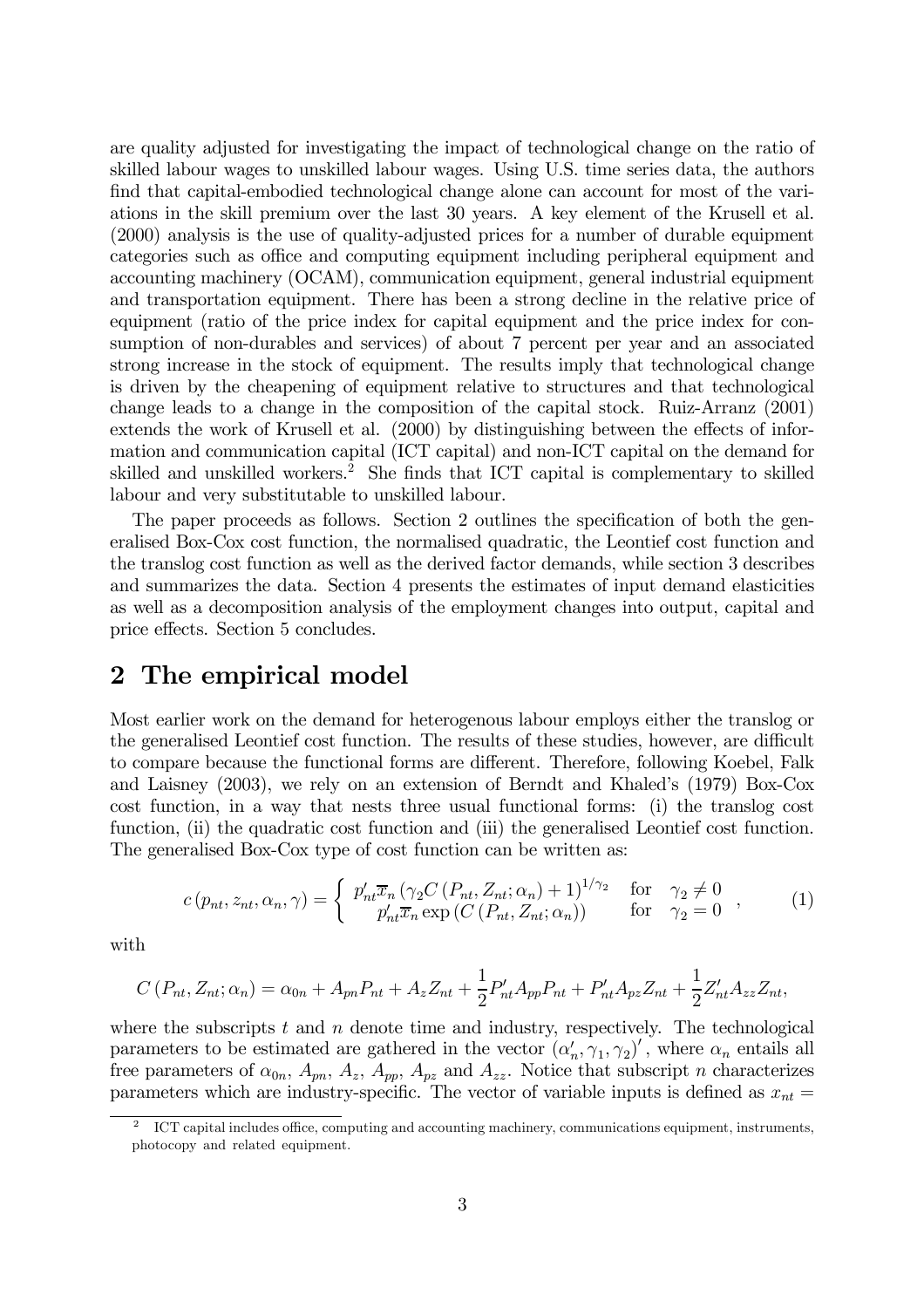$(x_{hnt}, x_{snt}, x_{unt}, x_{mnt})'$  and the corresponding price vector as  $p_{nt} = (p_{hnt}, p_{snt}, p_{unt}, p_{mnt})'$ , where the labour input  $x_{hnt}$  denotes the number of workers with a university degree,  $x_{snt}$  denotes workers with a certificate from the dual vocational system plus masters and technicians,  $x_{unt}$  low-skilled or unskilled workers and  $x_{mut}$  total materials. Labour is measured in total workers (full-time equivalents). The net capital stock (excluding OCM capital),  $z_{knt}$ , and the OCM capital stock,  $z_{ont}$ , are quasi-fixed factors.<sup>3</sup> Other explanatory variables entering the cost function are the level of production,  $z_{ynt}$ , and a time trend t. The two types of capital, output and time are regrouped in a vector  $z_{nt} = (z_{knt}, z_{ont}, z_{ynt}, t)'$ . Total variable costs are measured as the sum of labour costs and total materials:  $c_{nt} = p'_{nt}x_{nt}$ . Some restrictions are placed on the parameters in order for the Hessian of the cost function to be symmetric in  $P$  and  $Z$  for the number of parameters to be parsimonious:

$$
\iota'_4 A_{pn} = 1, \ A_{pp} = A'_{pp}, \ A_{zz} = A'_{zz}, \ \iota'_4 A_{pp} = 0, \ \iota'_4 A_{pz} = 0,\tag{3}
$$

where  $\iota_4$  denotes a  $(4 \times 1)$ -vector of ones. The components  $P_j$  and  $Z_j$  of the vector P and Z are Box-Cox transformations of the corresponding variables  $p_{int}$  and  $z_{int}$ :

$$
Z_{jnt} = \begin{cases} \frac{z_{jnt}^{\gamma_1} - 1}{\gamma_1} & \text{for } \gamma_1 \neq 0 \\ \ln z_{jnt} & \text{for } \gamma_1 = 0 \end{cases}, j = k, o, y,
$$
 (4)

$$
P_{jnt} = \begin{cases} \frac{(p_{jnt}/p'_{nt}\theta_n)^{\gamma_1} - 1}{\gamma_1} & \text{for } \gamma_1 \neq 0 \\ \ln p_{jnt} & \text{for } \gamma_1 = 0 \end{cases}, j = h, s, u, m. \tag{5}
$$

The two parameters  $\gamma_1$  and  $\gamma_2$  capture the way that variables  $z_{int}$  and  $p_{int}$  are transformed by the power function. Note that in (4), the transformation is not applied to the time trend but only to generic capital, OCM capital and output. The  $(4\times1)$  vector  $\theta_n$  is equal to  $\overline{x}_n/\overline{p}_n'\overline{x}_n$ , where  $\overline{p}_n$  and  $\overline{x}_n$  are fixed levels of prices and quantities, so that  $p'_{nt}\theta_n$  corresponds to a Laspeyres price index for total variable costs. Note that for  $\gamma_2 \neq 0$ , both functions  $P_j$  and C are homogeneous of degree zero in prices, so that the multiplicative term  $p'_{nt}\overline{x}_n$ appearing in expression (1) ensures that the cost function is linearly homogeneous in prices. In the Translog case, it is the restrictions (3) that guarantee degree one price homogeneity.

The translog (TL), the normalised quadratic as well as the generalised Leontief functional form are nested within the above specification. From the definition of  $P_j$  and restrictions (3) it is direct to see that when  $\gamma_1 \to 0$  and  $\gamma_2 \to 0$  the cost function (1) yields:

$$
\ln c_{TL} (p_{nt}, z_{nt}; \beta_n) = \beta_{0n} + (\ln p_{nt})' B_{pn} + (\ln z_{nt})' B_z + \frac{1}{2} (\ln p_{nt})' B_{pp} (\ln p_{nt}) + (\ln p_{nt})' B_{pz} (\ln z_{nt}) + \frac{1}{2} (\ln z_{nt})' B_{zz} (\ln z_{nt}).
$$
\n(6)

The relationship between the matrices A and B (and the parameters  $\alpha_n$  and  $\beta_n$ ) is described in Koebel, Falk and Laisney (2003).

<sup>3</sup> An alternative possibility would be to model variable costs with computer capital as a variable input and general capital as a quasi-fixed input.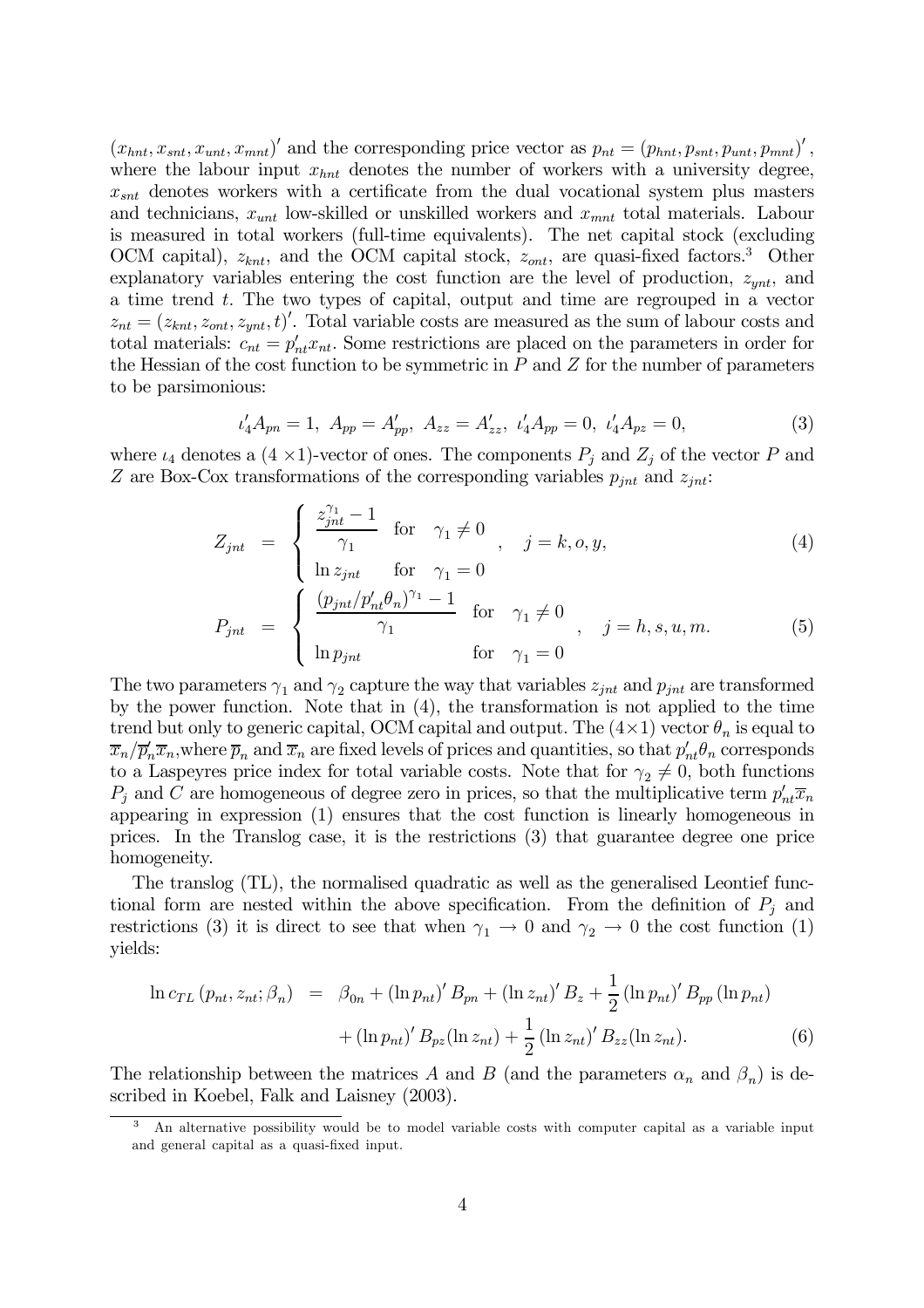Similarly, the normalised quadratic (NQ) cost function is obtained as special case of a generalised Box-Cox cost function for  $\gamma_1 = 1$  and  $\gamma_2 = 1$ :

$$
c_{NQ}(p_{nt}, z_{nt}; \beta_n) = p'_{nt}B_{pn} + \frac{1}{2} \frac{p'_{nt}B_{pp}p_{nt}}{\theta'_n p_{nt}} + p'_{nt}B_{pz}z_{nt}
$$

$$
+ \theta'_n p_{nt} \left(\beta_{0n} + z'_{nt}B_z + \frac{1}{2}z'_{nt}B_{zz}z_{nt}\right), \qquad (7)
$$

For  $\gamma_1 = 0.5$  and  $\gamma_2 = 1$ , the generalised Leontief (GL) specification is obtained:

$$
c_{GL}(p_{nt}, z_{nt}; \beta_n) = \sqrt{\theta'_n p_{nt}} \left( p_{nt}^{1/2} \right)' B_{pn} + \frac{1}{2} \left( p_{nt}^{1/2} \right)' B_{pp} p_{nt}^{1/2} + \sqrt{\theta'_n p_{nt}} \left( p_{nt}^{1/2} \right)' B_{pz} z_{nt}^{1/2} + \theta'_n p_{nt} \left( \beta_{0n} + \left( z_{nt}^{1/2} \right)' B_z + \frac{1}{2} \left( z_{nt}^{1/2} \right)' B_{zz} z_{nt}^{1/2} \right). \tag{8}
$$

Further nested functional forms as well as more details on the derivations are provided by Koebel, Falk and Laisney (2003).

For all the different functional forms of the cost function, a system of optimal input demands  $x^*(p_{nt}, z_{nt}; \alpha_n, \gamma)$  is derived by the application of Shepards' lemma. The regression of the four-input demand system is specified in term of input/output coefficients:

$$
x_{nt}/z_{ynt} = x^* (p_{nt}, z_{nt}, \alpha_n, \gamma) / z_{ynt} + e_{nt}, \qquad (9)
$$

where  $e_{nt}$  denotes a residual vector that has zero mean and a constant variance matrix and that is uncorrelated with the explanatory variables. The quadratic and generalised Leontief factor demand system can be estimated by linear SUR with fixed effects. The translog factor demand system as well as the Box-Cox factor demand system have to be estimated by non-linear SUR. For a given industry n, there are  $36 + 2$  free parameters  $\alpha_n$ and  $\gamma$  in the Box-Cox case, two more parameters than with the nested specifications. Note that the inclusion of industry dummies may not be sufficient to allow for heterogeneity across industries.

The elasticities of the demand for labour at different skill levels with respect to the quantity of OCM capital,  $z_o$ , and non-OCM capital,  $z_k$ :

$$
\epsilon\left(x_j^*, z_i\right) = \frac{\partial x_j^*}{\partial z_i} \frac{z_i}{x_j^*},\tag{10}
$$

where  $j = h, s, u$ , respectively and  $i = k, o$ , respectively. The main hypothesis to be tested is that unskilled labour is a substitute for OCM capital but highly skilled workers are complementary to OCM capital. A positive sign indicates a complementary relationship. A weaker form of computer capital skill complementarity states that unskilled workers also benefit from the increase in the OCM capital stock; however, the effect is much lower than the impact of OCM capital on skilled or highly skilled workers.

#### 3 Data and descriptive statistics

The data sample used consists of panel data on 35 West German industries for the period 1978 − 1994. The basic data source are the National Accounts. From 58 industries, we selected a subset of 54 industries, excluding the public sector as well as agriculture which are subsidized and may not be cost minimizing.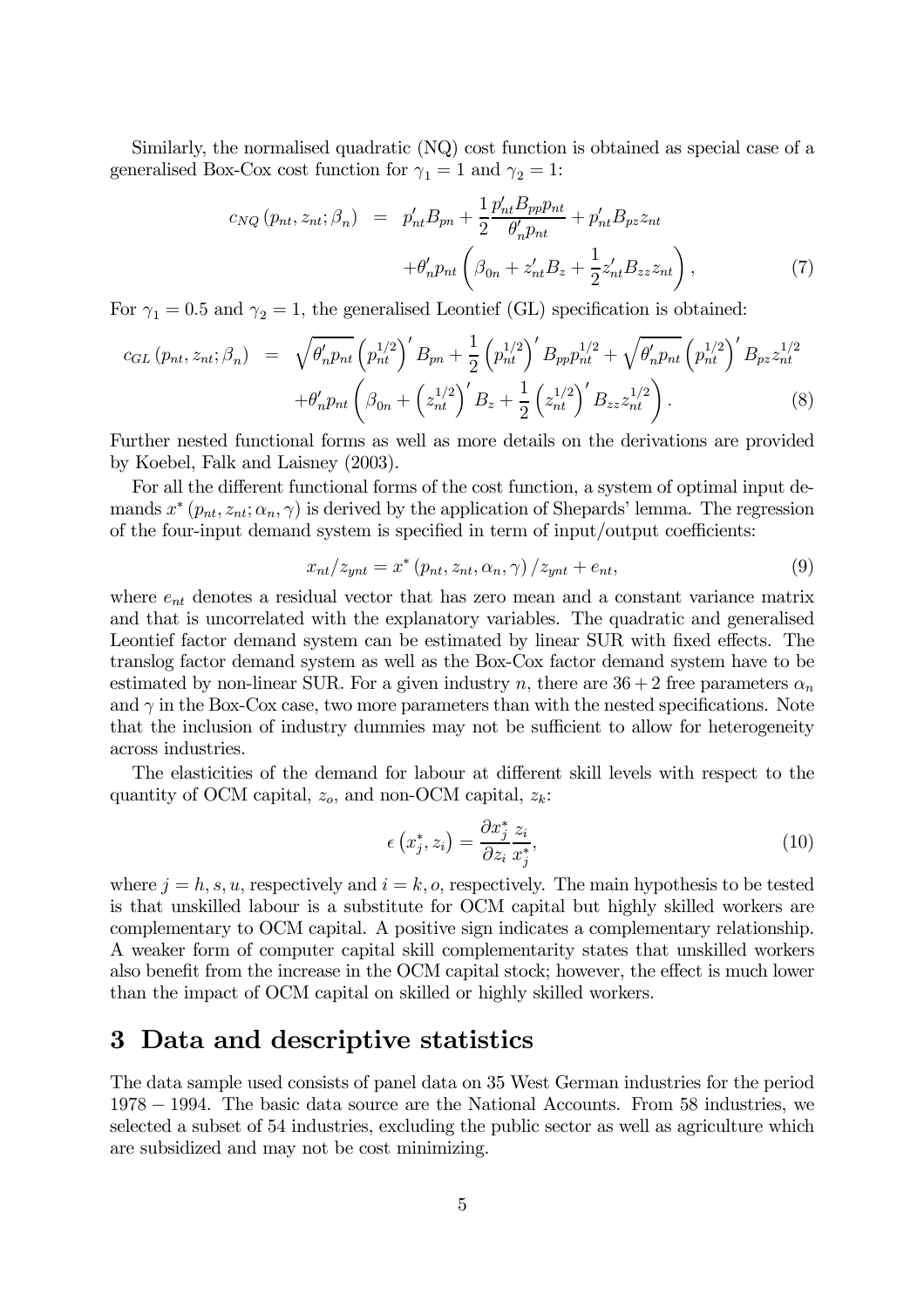Data sources for wages and employment by different educational levels are described in Falk and Koebel (2001). Wages are measured as average annual salaries (plus fringe benefits and non-wage labour costs) paid to full-time workers and are calculated from a one percent random sample of the German social security accounts.

A drawback of this database is that earnings for university graduates are topcoded. In general, earnings of university graduates can be calculated from the wage and salary statistics of the German statistical office. This database, however, is limited in coverage, in particular for some non-manufacturing industries. For these industries, we assume that the ratio of earnings between workers with vocational degree and university graduates is similar to the corresponding ratio in the trade, transport and financial intermediation sector.

Another drawback of this database is that self-employed workers, civil servants and short-time employment are not covered by the social security statistics, leading to underestimate the number of workers by more than 20 % in some sectors. We choose to exclude these sectors from the sample, which is reduced to 35 industries (24 manufacturing and 11 non-manufacturing).

Using these individual data sets, we calculate, for each sector, the number of workers and the wage for three types of educational levels: workers with a university degree, workers with a vocational degree, and those without formal degree. Some descriptive statistics on the evolution of labour input and wages are given in Table 2. It can be seen that the growth rates of the number of employed workers of different educational levels are quite different. In constrast, the evolution of the labour costs are quite similar across across educational levels. It is noteworthy that growth rates of any inputs are always greater in the non-manufacturing sectors than in manufacturing industries. This is partly due to greater average output growth in non-manufacturing (with 2.7% yearly).

Investment in office machinery and computers (OCM) is obtained from the capital flow tables provided by the IFO institute (see Faust et al., 1999). These series are fully compatible with the German national accounts and are available for the western part of Germany for the period 1970-1994 and including East Germany from 1995 onward. The rental use of OCM equipment is excluded from the definition. Office and computing machinery (OCM) as defined in the German national accounts consists of computers and associated peripherals (such as mainframes, personal computers, direct access storage devices, printers, terminals, tape drives, storage devices), office machinery equipment (such as electronic calculating machines, cash registers, accounting machines, typewriters and other mechanical writing equipment) and photocopiers and related equipment. In the U.S. national accounts the corresponding asset category is office, computing and accounting machinery (OCAM) which does not include photocopiers.4

In order to obtain OCM investment in constant prices, nominal investment must be deflated by an investment deflator for OCM equipment. Unfortunately, hedonic price deflators for OCM investment or the output of the OCM industry do not exist for Germany (Deutsche Bundesbank, 2000). We experiment three choices of the deflator: two of them

<sup>&</sup>lt;sup>4</sup> Usually, the definition of information and communications technologies would also include the two other asset categories, namely communications equipment and software (development, maintenance or related services) but should exclude office machinery (see Jorgenson, 2001). In a broad sense, high-tech capital can be defined as "information processing equipment", consisting of office, computing and accounting machinery, communications equipment, scientific and engineering instruments, photocopiers and related equipment (see Morrison, 1997, Morrison-Paul and Siegel, 2001).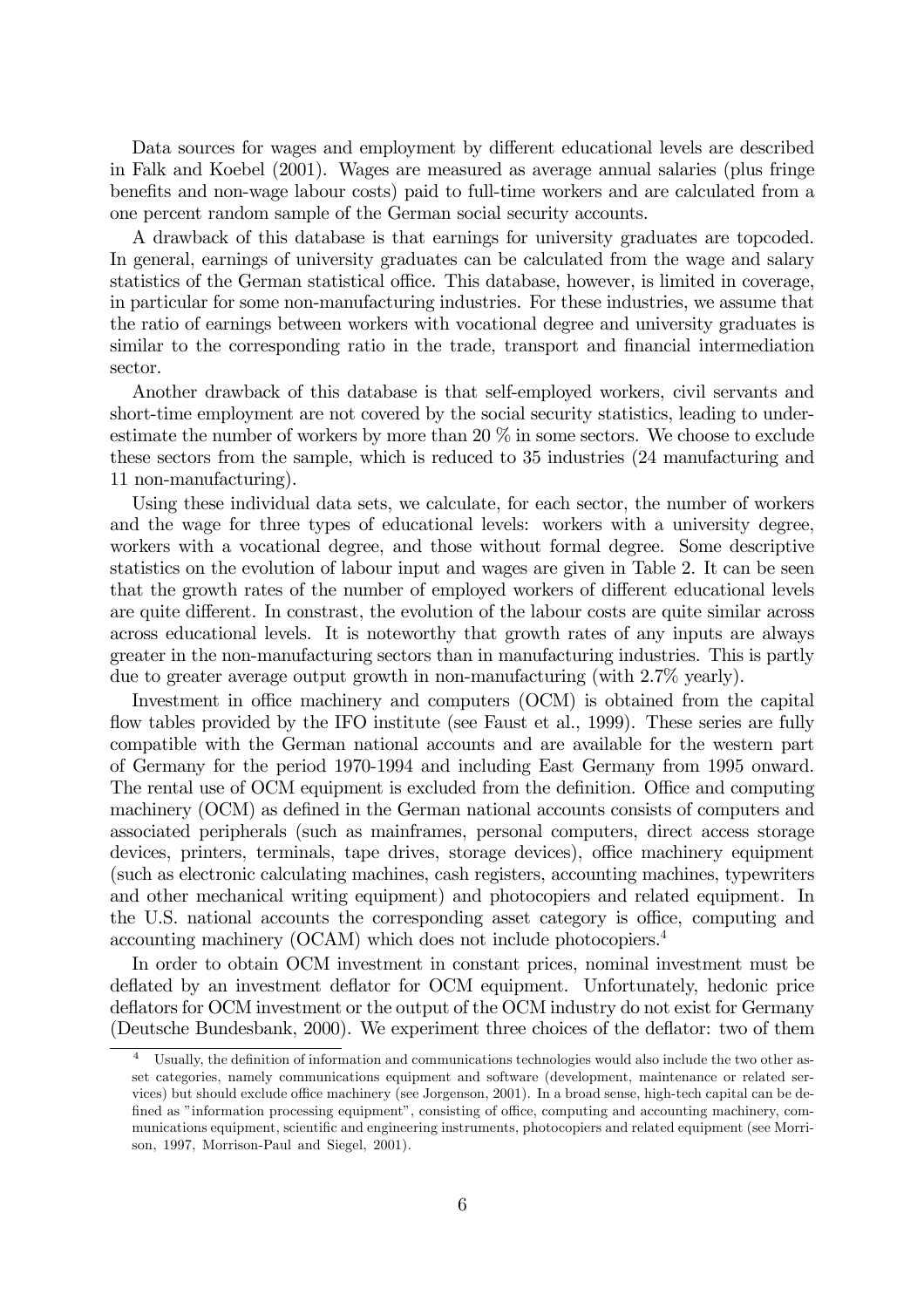are quality adjusted and one is not. Quality adjusted price indices are available for France and the U.S. Van Ark (2001) suggests that the U.S. deflator for OCM investment may lead to an exaggeration of the price decline, since computer hardware production in the U.S. mainly consists of PCs and semiconductors, whereas computer production in the EU is more dominated by the production of peripheral equipment. In order to overcome this problem, we mainly rely on the French quality-adjusted price index of OCM equipment (including photocopiers) to deflate nominal OCM investment.5 The estimates in Tables 3 to 5 and Table 7 are obtained for OCM capital calculated from the French deflator.

For comparison, we also employ the U.S. price index for OCAM equipment, which is calculated by the Bureau of Economic Analysis's (BEA). Price indices for OCAM equipment are taken from the NIPA Table 7.8 published by the BEA. Starting from 1985, BEA has used hedonic price indices for computer equipment to deflate its national accounts output and investment data (BEA, 2001, Whelan, 2002). There, separate price indices are available for (i) computers and peripheral equipment, (ii) office and accounting equipment and (iii) photocopiers and related equipment. The NIPA table provides estimates for the quality-adjusted price index of computers and peripheral equipment for the period 1966—2000. The measured price decline is 16.3 percent per year for computer and peripheral equipment for the period 1970—1999. In contrast, the prices of office and accounting equipment and photocopiers and related equipment increased by 1.2 and 2.5 percent over the period 1970 to 1999, respectively.

As we are interested in obtaining an aggregate price index for OCAM investment, we aggregate the three different price indices using a Törnquist price index. The change in the Törnquist price index,  $\Delta p_{ot}/p_{ot-1}$  can be written as:

$$
\frac{\Delta p_{ot}}{p_{o,t-1}} = \sum_{i=1}^{3} \frac{\Delta q_{it}}{q_{i,t-1}} \frac{1}{2} (s_{i,t} + s_{i,t-1})
$$
\n(11)

where  $\Delta q_{it}/q_{i,t-1}$  is the annual growth rate of the three product groups in year t and  $s_{i,t}$ is the nominal investment share of the three product groups in year  $t$ .<sup>6</sup> As the aggregate price index  $p_{o,t}$  is normalised to one in 1991, the whole price serie can be calculated from  $\Delta p_{ot}/p_{o,t-1}$ . Three different U.S. price indices are constructed this way: (i) price index of OCAM equipment excluding photocopiers and related equipment, adjusted for exchange rate movements, (ii) price index of OCAM plus photocopiers and related equipment adjusted for exchange rate movements, (iii) price index of OCAM plus photocopiers and related equipment adjusted for exchange rate movements using Purchasing Power Parity (PPP) between the German mark and the U.S. dollar (information provided by the OECD).

Table 1 summarizes the evolution of the different deflators. Both the U.S. and the French price index of OCM equipment rapidly declined and this decline accelerated in the second half of the 1990s. The U.S. price index falls between 7.2 and 9.6 percent per year between the period 1970 to 1991 depending whether or not photocopiers and related equipment are included (see Table 1). Note that the decline in the U.S. price index of OCAM equipment is consistent with the corresponding price index presented in Jorgenson

We would like to thank Nanno Mulder for providing us with the French price index of OCM equipment.

 $6$  The three product groups are: (i) computers and peripheral equipment, (ii) office and accounting equipment and (iii) photocopiers and related equipment.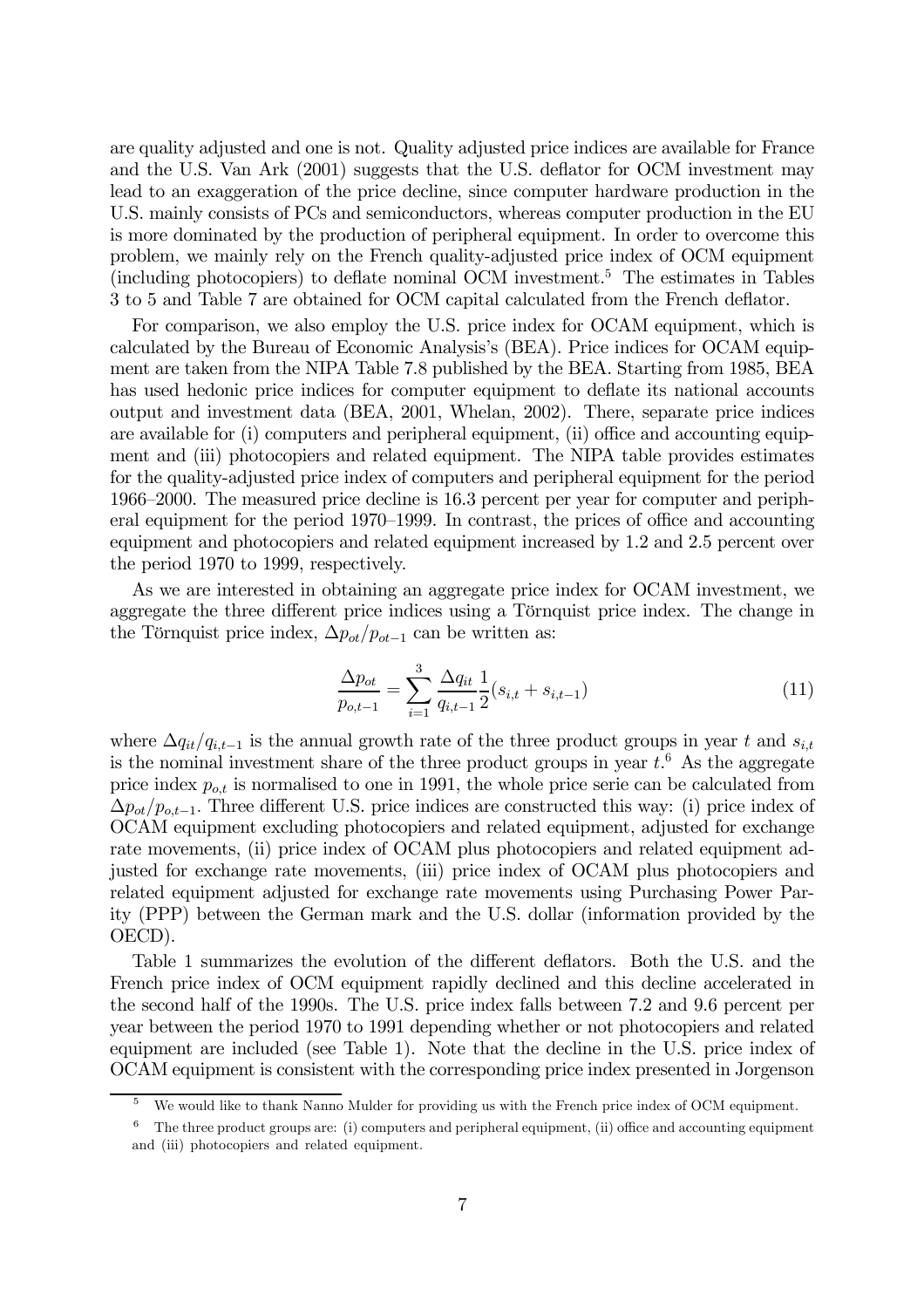Table 1: Average annual changes in different price indices of OCM equipment

| investment deflators, all adjusted for exchange rate changes | $'70-'91$ $'91-'99$ |                |
|--------------------------------------------------------------|---------------------|----------------|
| U.S. deflator of OCAM investment (BEA)                       |                     | $-9.6 - 16.3$  |
| U.S. deflator of $OCAM + photocopiers (BEA)$                 |                     | $-7.2$ $-13.2$ |
| U.S. deflator of $OCAM + photocopiers$ (adj. using PPP)      | $-6.0$              | $-14.9$        |
| French deflator of OCM investment (INSEE)                    | $-8.4$              | $-10.0$        |
| German producer prices of the OCM industry                   | $-1.2$              | $-4.4$         |
| German implicit deflator of OCM investment                   | 0.7                 | $-0.8$         |

Notes: Average annual percentage rates of growth. The U.S. price indices are constructed using the Törnquist formula. OCAM is defined as office, computing and accounting machinery. Source: U.S. price indices: BEA, Table 5.8, 7.8.; Statistical Office Germany; INSEE; PPP rates: OECD; own calculations.

and Stiroh (1995) who find a yearly average decline of about 10.2 percent over the period 1970—1991. In all cases, the price decline accelerated over the period 1991 to 1999. The choice of the conversion method appears to be relatively unimportant as the decline in the price index based on PPP is very close to the price index based on current exchange rates. The French price index of OCM equipment converted in German marks fell by 10 percent per year for the period 1991 to 1999 (see Table 1). Figure 1 in the appendix shows the movements of the resulting deflators expressed in German marks for the period 1970 to 1991. Figure 2 in appendix depicts the progression of the corresponding deflators for the period 1991 to 1999.

Looking at two indices that are not quality adjusted, we observe a low rate of price change (two last lines of Table 1). The German implicit deflator of office machinery and computer equipment slightly increased for the period 1970 to 1985, remained stable over the period 1986 to 1994 and then began to slightly decline in 1995. The official producer price index for the office machinery and computers industry, reported the  $6<sup>th</sup>$  row of Table 1 declined by an average 1.2 percent per year over the period 1970—1991 and about 4.4 percent per year for the period 1991 to 1999 (see also Schreyer, 2002).

Using the price index for OCM capital, we deflate nominal investment to obtain instment in constant price, and to construct OCM capital stock from the perpetual inventory method. Here, we rely on the U.S. depreciation rate reported by Fraumeni (1997), which is about 0.2729 for the years before 1978 and 0.3199 from 1978 onwards. These rates are high and they are higher than the implicit depreciation rates based on the German national accounts. The initial OCM capital stock in 1970 is assumed to be equal to the OCM investment in constant prices in 1970 divided by the depreciation rate. General capital is obtained by subtraction of OCM investment from total investment (both in nominal prices) and then applying the perpetual inventory method on deflated investment flows. Figure 3 in appendix shows the evolution of the OCM capital stock in total manufacturing using different deflators for OCM investment. The average growth rates of the OCM capital stock calculated from the French and U.S. deflator ranges between 20.4 and 21.9 percent per year. Since the investment deflator is falling quickly, much of the measured real growth rate of the OCM capital stock is actually attributable to the deflator. The general conclusion is that growth in the OCM capital stock is not sensitive to the choice of the quality adjusted deflator. For quality unadjusted deflators, however, the growth rate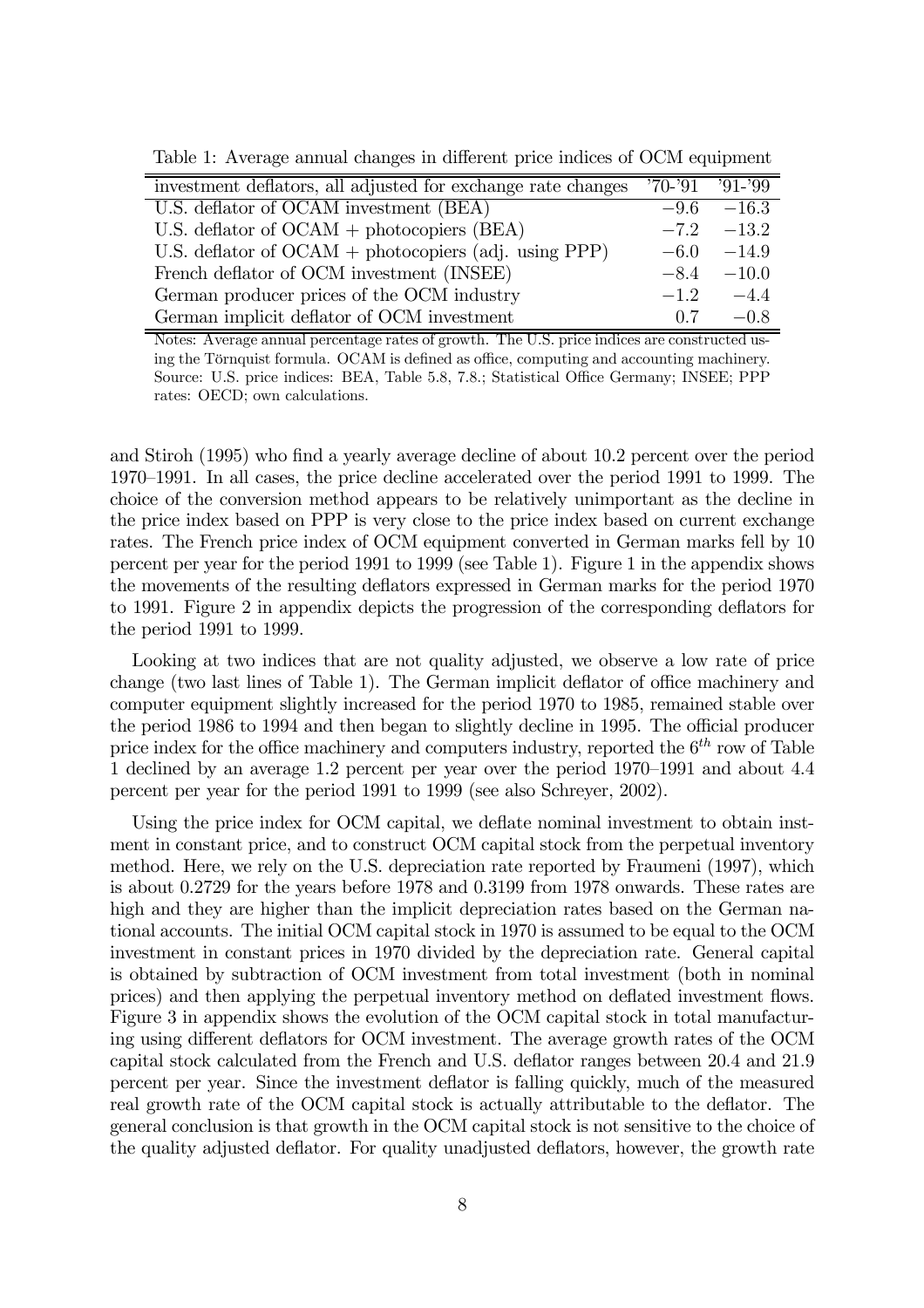of the OCM capital stock is much lower: with the implicit German deflator for instance, OCM capital grows only about 10 percent in average per year.

|                             | manufacturing                           |      |         | non-manufacturing |                           |      |         |      |
|-----------------------------|-----------------------------------------|------|---------|-------------------|---------------------------|------|---------|------|
|                             | mean                                    | s.d. | min     | max               | mean                      | s.d. | min     | max  |
|                             | % change in input quantities and output |      |         |                   |                           |      |         |      |
| university graduates, $x_h$ | 3.7                                     | 4.6  | $-10.9$ | 30.7              | 4.9                       | 3.6  | $-5.5$  | 15.0 |
| vocational degree, $x_s$    | 0.2                                     | 3.3  | $-12.7$ | 7.8               | 1.8                       | 2.6  | $-6.9$  | 8.3  |
| no formal degree, $x_u$     | $-3.5$                                  | 5.3  | $-19.2$ | 21.6              | $-1.6$                    | 4.3  | $-14.7$ | 13.4 |
| total materials $x_m$       | 1.8                                     | 6.0  | $-22.9$ | 19.1              | 3.0                       | 5.4  | $-18.8$ | 33.4 |
| generic capital, $z_k$      | 0.4                                     | 2.9  | $-7.2$  | 8.7               | 2.7                       | 2.8  | $-5.9$  | 11.4 |
| OCM capital, $z_o$          | 21.9                                    | 18.0 | $-17.3$ | 91.4              | 23.8                      | 17.9 | $-15.6$ | 84.1 |
| gross output, $z_u$         | 1.2                                     | 5.4  | $-23.1$ | 16.0              | 2.7                       | 4.1  | $-11.2$ | 12.9 |
|                             |                                         |      |         |                   | % change in factor prices |      |         |      |
| university graduates, $p_h$ | 4.5                                     | 2.2  | $-8.4$  | 12.4              | 4.4                       | 2.3  | $-3.9$  | 11.3 |
| vocational degree, $p_s$    | 4.2                                     | 2.4  | $-7.8$  | 15.8              | 4.5                       | 2.7  | $-4.5$  | 14.0 |
| no formal degree, $p_u$     | 4.5                                     | 2.5  | $-6.7$  | 15.8              | 4.6                       | 2.8  | $-7.9$  | 14.1 |
| total materials, $p_m$      | 2.2                                     | 4.7  | $-22.6$ | 26.7              | 2.9                       | 3.9  | $-10.4$ | 17.8 |

Table 2: Annual changes in input quantities and factor prices

Notes: Annual percentage rates of growth for 24 and 11 industries over the period 1979-1994. For each variables, there are 384 observations in manufacturing and 176 in non manufacturing. Source: Statistical Office Germany, IFO capital flow tables, Federal Labor Office, INSEE, own calculations.

Table 2 presents summary statistics on the annual change in quantities and factor prices for the 24 manufacturing and 11 non-manufacturing industries over the period 1978—1994. The OCM capital stock in constant prices grew in average at a faster rate than all other inputs. Over the period 1978—1994, the (French price index based quality adjusted) OCM capital stock increased by 22 percent per year in manufacturing and 24 percent per year in non-manufacturing industries.

#### 4 Empirical results

For a given industry, the complete Box-Cox model (9) consists of 36 free parameters (including 4 industry specific parameters) plus two Box-Cox parameters  $\gamma_1$  and  $\gamma_2$ . In order to allow for more heterogeneity across industries we estimate separate factor demand systems for (i) durable goods industries (12 industries), (ii) non-durable goods industries (12 industries) and non-manufacturing sector (11 industries). This gives a total of 82 parameters for sample split (i) and (ii) and 78 parameters for sample split (iii), that have to be estimated on the basis of  $12 \times 17 \times 4 = 816$  and  $11 \times 17 \times 4 = 748$  observations respectively.

For convenience, we will comply with the unfortunate practice of speaking about the level of skill though we actually only observe educational levels. So we use the adjectives high-skilled, skilled and unskilled for denoting respectively university graduates, workers with a vocational degree and those with no formal education.

Table 3 contains the estimates of the Box-Cox (BC) parameters  $\gamma_1$  and  $\gamma_2$  for the separate estimation samples. Note that both  $\gamma_1$  and  $\gamma_2$  range between 0 and 1 indicating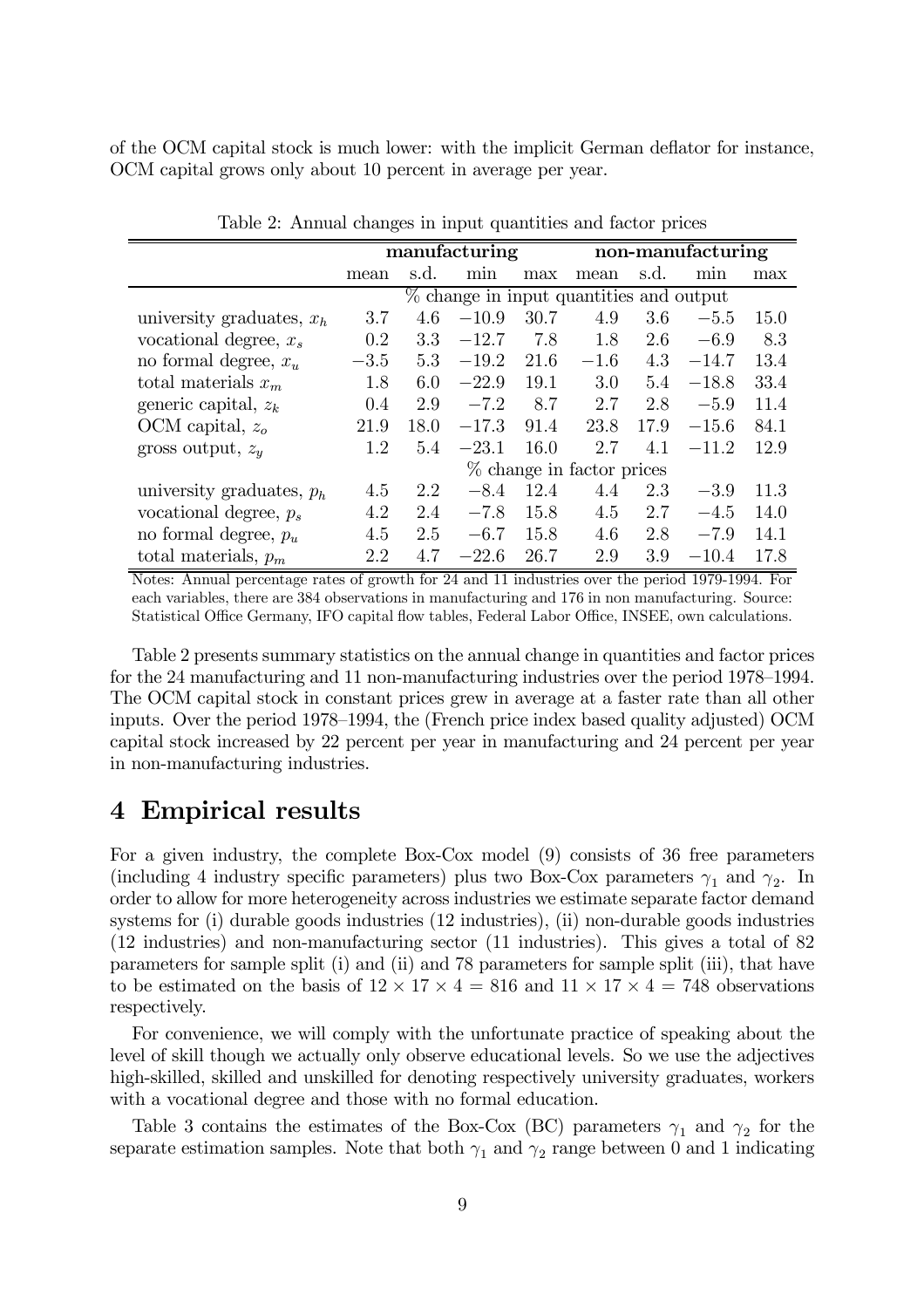that both the generalised Leontief (GL) and Translog (TL) functional form are more appropriate in explaining the data than the normalised Quadratic (NQ) functional form. Wald and likelihood ratio tests for the hypotheses that  $\gamma_1 = \gamma_2 = 0$ , that  $\gamma_1 = \gamma_2 = 1$  and that  $\gamma_1 = 1/2$ ,  $\gamma_2 = 1$ , lead to rejection of the underlying functional form in all cases. The values of the log-likelihood, reported in Table 3, confirm these findings. Pooling durable and nondurable industries, just as pooling manufacturing and non-manufacturing sectors, is also rejected by the data.7 The Likelihood ratio test values obtained for different null hypotheses are above the 5 percent critical values, and this for any functional forms of the cost function.

|                                       | Estimates <sup><math>(a)</math></sup> |                | Log-likelihood value |        |        |                     |
|---------------------------------------|---------------------------------------|----------------|----------------------|--------|--------|---------------------|
| Sample                                | $\gamma_1$                            | $\gamma_2$     | BC                   | TL     | NQ.    | $\mathrm{GL}% _{n}$ |
| non-durables (i)                      | 0.51<br>(13.1)                        | 0.37<br>(12.4) | 3212.7               | 3110.9 | 3137.5 | 3098.3              |
| durables (ii)                         | 0.38<br>(8.7)                         | 0.19<br>(5.4)  | 3056.1               | 3032.7 | 2955.8 | 2880.5              |
| total manufacturing $(i)$ $\&$ $(ii)$ | 0.45<br>(14.6)                        | 0.26<br>(10.7) | 6091.2               | 5971.7 | 5840.6 | 5746.6              |
| non-manufacturing (iii)               | 0.58<br>(13.1)                        | 0.38<br>(14.9) | 2515.9               | 2459.9 | 2383.6 | 2336.2              |
| pooled $(i)$ , $(ii)$ and $(iii)$     | 0.18<br>(8.5)                         | 0.08<br>(6.5)  | 8144.5               | 8107.4 | 7055.9 | 7098.8              |

Table 3: Estimates of the Box-Cox parameters and specification tests

(a) t-values in parentheses.

We report the elasticities obtained from estimating the factor demand system in Tables 4 and 5. Table 4 provides the elasticities of factor demand for the manufacturing sector based on split sample estimates distinguishing between durables and non-durables. Table 5 provides the elasticities for the non-manufacturing sector.

Elasticities are calculated at the midpoint data in 1986. Because the results for different industries are too voluminous to be discussed in detail, we report only the median elasticity (over industries) as well as the t-statistic of the corresponding median elasticity. For the same reason, we only present the elasticities obtained from the generalised Box-Cox functional form. Own-price and cross-price elasticities of factor demand are given in the upper panel of Tables 4 and 5. A positive sign outside the diagonal element indicates that the two corresponding inputs are substitutes. The elasticities of the different educational qualification groups with respect to generic capital as well as OCM capital are given in row five and six of Table 4 and Table 5. A positive sign indicates a complementary relationship, whereas the negative sign indicates that the two inputs are substitutes. Output elasticities and the impact of time are provided in row seven and eight of Table 4 and Table 5.

For manufacturing industries, the own price elasticities are significantly negative, except for the own-wage elasticity of highly skilled workers. We find that unskilled and high-skilled workers tend to be complementary. All other flexible inputs tend to be substitutes. The results from the lower panel of Table 4 indicate that an increase in the

A likelihood ratio test for the null of identical parameters across industries rejects the pooled model:  $2 \times$  $(3212.7 + 3056.1 - 6091.2) = 355.2$ , where 6, 091.2 is the log-likelihood value of the pooled model and the first two log-likelihood values correspond to those of the two split sample regressions. Under the null hypothesis, this test statistic is chi-squared distributed with 34 degrees of freedom. The five percent critical value is 48.32.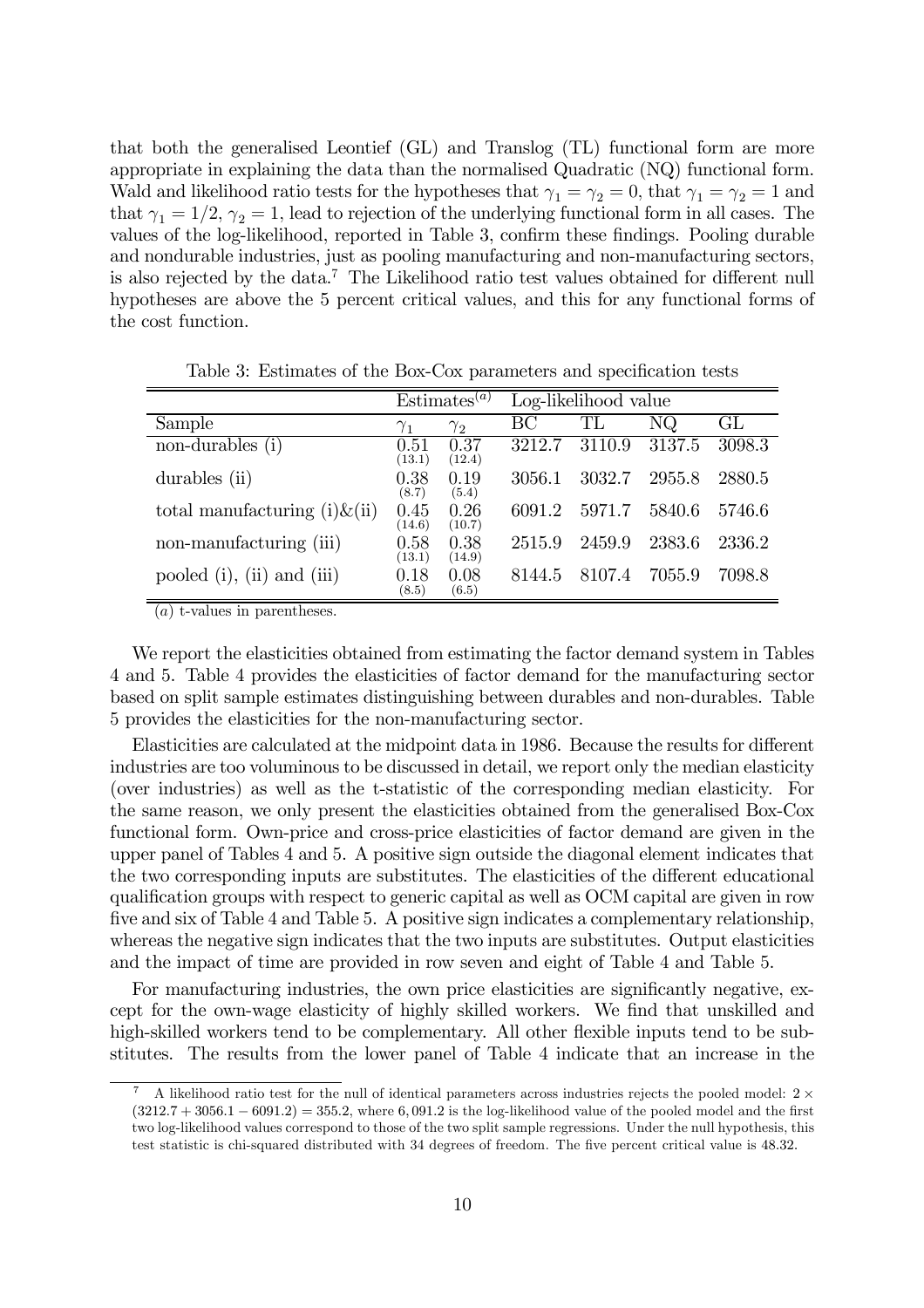|                    | $\sim$ $\sim$ |            |                    |          |  |  |  |  |
|--------------------|---------------|------------|--------------------|----------|--|--|--|--|
| $\epsilon(j;i)$    | $x_h^*$       | $x_s^*$    | $x_u^*$            | $x_m^*$  |  |  |  |  |
| price elasticities |               |            |                    |          |  |  |  |  |
| $p_h$              | $0.37\,$      | $\rm 0.01$ | $-0.06\,$          | $0.00\,$ |  |  |  |  |
|                    | $(-1.5)$      | (0.3)      | $(-2.9)$           | (2.1)    |  |  |  |  |
| $p_s$              | 0.02          | $0.23\,$   | 0.01               | 0.05     |  |  |  |  |
|                    | (0.3)         | $(-8.9)$   | (0.1)              | (3.6)    |  |  |  |  |
| $p_u$              | -0.18         | 0.01       | 0.21               | 0.03     |  |  |  |  |
|                    | $(-3.1)$      | (0.2)      | $(-2.8)$           | (2.8)    |  |  |  |  |
| $p_m$              | 0.20          | 0.19       | 0.23               | 0.10     |  |  |  |  |
|                    | (0.7)         | (5.6)      | (3.9)              | $(-7.0)$ |  |  |  |  |
|                    |               |            | scale elasticities |          |  |  |  |  |
| $z_k$              | 0.90          | 0.28       | 0.08               | 0.14     |  |  |  |  |
|                    | (9.4)         | (8.2)      | (1.1)              | (4.5)    |  |  |  |  |
| $z_o$              | $\rm 0.12$    | 0.01       | $-0.00$            | 0.01     |  |  |  |  |
|                    | (7.2)         | (1.6)      | $(-0.1)$           | (1.1)    |  |  |  |  |
| $\boldsymbol{z_y}$ | $0.26\,$      | 0.39       | 0.54               | 0.87     |  |  |  |  |
|                    | (0.6)         | (9.5)      | (8.0)              | (30.0)   |  |  |  |  |
| t                  | $0.001\,$     | 0.002      | -0.040             | 0.001    |  |  |  |  |
|                    | (0.1)         | (0.8)      | $(-10.7)$          | (0.3)    |  |  |  |  |

Table 4: Elasticities of factor demand obtained from the BC cost function based on split sample, manufacturing

Notes: The median value of the elasticities at 1986 data is reported. t-values of the medain elasticities in parentheses.

Table 5: Elasticities of factor demand obtained from the BC cost function, non-manufacturing

| $\epsilon(j;i)$    | $x_h^*$            | $x_s^*$   | $x_u^*$            | $x_m^*$  |  |  |  |
|--------------------|--------------------|-----------|--------------------|----------|--|--|--|
|                    | price elasticities |           |                    |          |  |  |  |
| $p_h$              | 0.91               | $-0.14\,$ | 0.58               | $0.03\,$ |  |  |  |
|                    | $(-1.8)$           | $(-2.4)$  | (3.0)              | (4.6)    |  |  |  |
| $p_s$              | $-1.12\,$          | 0.39      | $0.50\,$           | 0.19     |  |  |  |
|                    | $(-2.3)$           | $(-4.2)$  | (2.3)              | (6.3)    |  |  |  |
| $p_u$              | 1.56               | 0.14      | -1.28              | 0.02     |  |  |  |
|                    | (3.0)              | (1.6)     | $(-3.2)$           | (2.4)    |  |  |  |
| $p_m$              | 0.42               | 0.34      | $0.13\,$           | 0.24     |  |  |  |
|                    | (2.7)              | (4.2)     | (1.9)              | $(-7.2)$ |  |  |  |
|                    |                    |           | scale elasticities |          |  |  |  |
| $z_k$              | 1.01               | 0.42      | $-0.19$            | 0.00     |  |  |  |
|                    | (7.5)              | (5.7)     | $(-2.2)$           | (0.0)    |  |  |  |
| $z_o$              | 0.11               | 0.05      | $-0.11$            | -0.01    |  |  |  |
|                    | (4.4)              | (3.3)     | $(-4.6)$           | $(-1.1)$ |  |  |  |
| $\boldsymbol{z_y}$ | -0.44              | $-0.02\,$ | 1.10               | 1.04     |  |  |  |
|                    | $(-2.7)$           | $(-0.2)$  | (9.4)              | (10.0)   |  |  |  |
| t.                 | 0.020              | 0.006     | 0.014              | 0.001    |  |  |  |
|                    | (3.1)              | (1.7)     | $(-3.8)$           | (0.1)    |  |  |  |

Notes: See Table 5.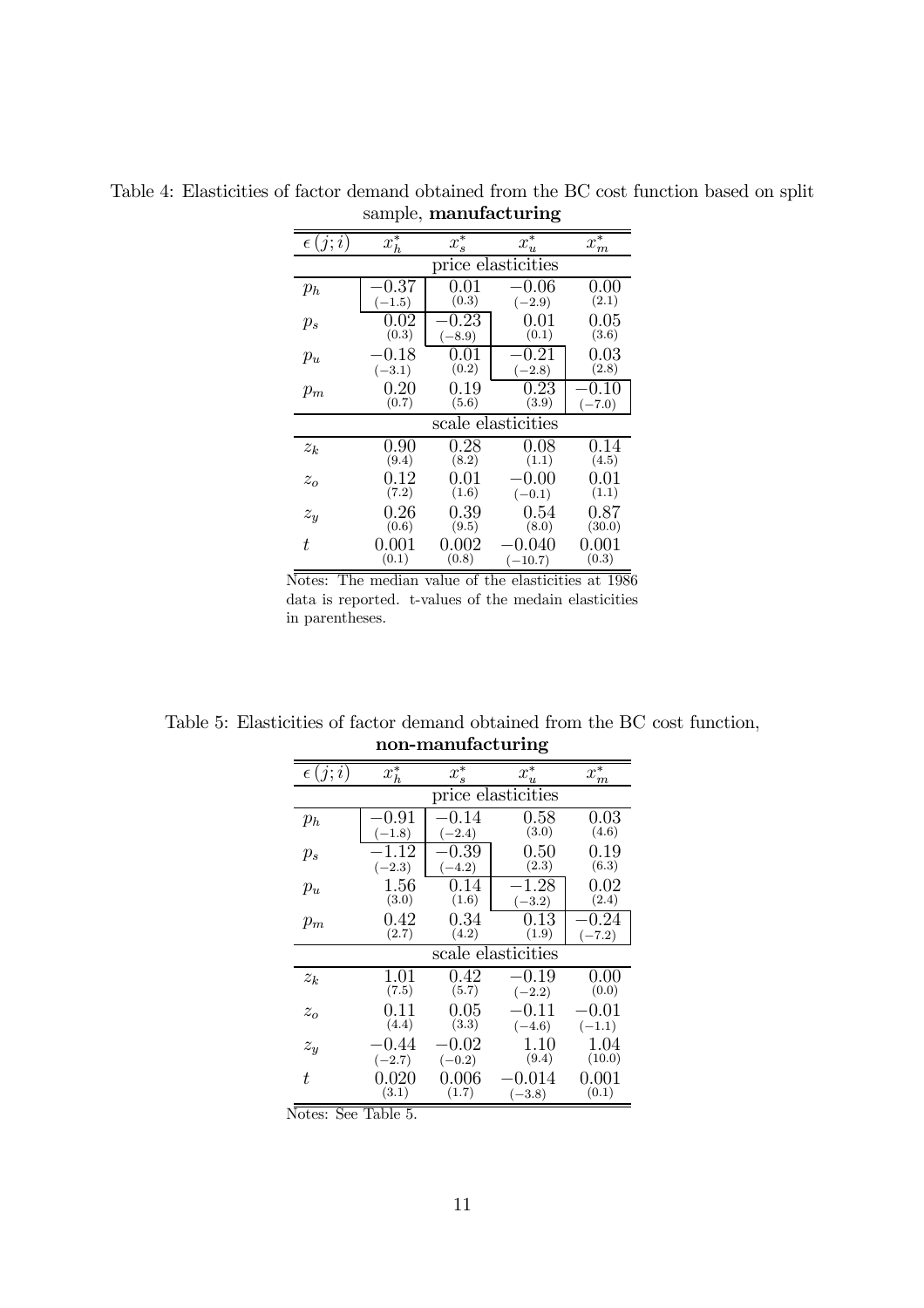OCM capital stock has only a sizable and significant impact on the demand for highskilled workers. Based on split sample estimates, the median elasticity of OCM capital stock with respect to highly skilled workers is about 0.12 and highly significant. The elasticities of the OCM capital stock with respect to medium-skilled workers and unskilled workers are very close to zero and insignificant. The median elasticity of generic capital with respect to university graduates is about 0.90 and highly significant. The impact of generic capital on both medium-skilled workers and unskilled workers is positive and significant at the five percent level but somewhat lower than the impact of capital on university graduates  $(\varepsilon(x_s^*, z_k) = 0.28$  and  $\varepsilon(x_u^*, z_k) = 0.08)$ . This indicates that the impact of generic capital (non-OCM capital) on employment is increasingly positive with the skill level  $(\varepsilon (x_h^*, z_k) > \varepsilon (x_s^*, z_k) > \varepsilon (x_u^*, z_k))$ . This is consistent with a weaker form of the capital-skill complementarity hypothesis. Furthermore, output elasticities for mediumskilled workers and unskilled workers are positive and significant with a higher output elasticity for unskilled workers than for medium-skilled workers. The demand for highly skilled workers, however, seems to be rather independent of changes in output.

For non-manufacturing industries (Table 5), we find that input demands are more reactive to their own-price than it is the case in manufacturing. The results in the lower panel of Table 5, show that OCM capital has a significantly positive impact on the employment of skilled and high-skilled workers. However, OCM capital decreases the demand for unskilled workers. Similarly, an increase in generic capital increases the demand for high skilled and skilled labour and reduces the demand for unskilled workers. The elasticity of the employment of unskilled workers with respect to generic capital is −0.19 compared to the elasticity of generic capital with respect to highly skilled workers and medium-skilled workers of about 1.01 and 0.42, respectively. This is consistent with the hypothesis of capital-skill complementarity, which states that unskilled workers and capital are substitutes while skilled workers and capital tend to be complements.

#### 4.1 Sensitivity of the OCM elasticities with respect to the deflator of OCM investment

The choice of the French deflator for computing the quality adjusted OCM capital stock is somewhat arbitrary and in this subsection, we consider two other possible choices for deflating investment and constructing the capital stock  $z_{ont}$ : the U.S quality adjusted and the German deflators that is not adjusted for changing quality (see the  $2^{nd}$  and  $5^{th}$  row of Table 1 and Figures 1 to 3 in the appendix for comparison).

|                        | manufacturing |          |          | non-manufacturing |
|------------------------|---------------|----------|----------|-------------------|
| OCM                    | US            | German   | US       | German            |
| elasticities           | deflator      | deflator | deflator | deflator          |
| $\epsilon(x_h^*, z_o)$ | $\rm 0.12$    | $0.13\,$ | 0.13     | $0.13\,$          |
|                        | (6.7)         | (3.8)    | (5.4)    | (3.6)             |
| $\epsilon(x_s^*,z_o)$  | 0.02          | 0.03     | 0.07     | 0.06              |
|                        | (2.3)         | (2.0)    | (4.7)    | (1.6)             |
| $\epsilon(x_u^*, z_o)$ | .02           | 9.03     | 0.08     | -0.18             |
|                        | (0.7)         | (1.7)    | $(-3.7)$ | $(-2.0)$          |

Table 6: Elasticities of employment with respect to OCM capital based on different deflators of OCM investment (obtained from the Box-Cox)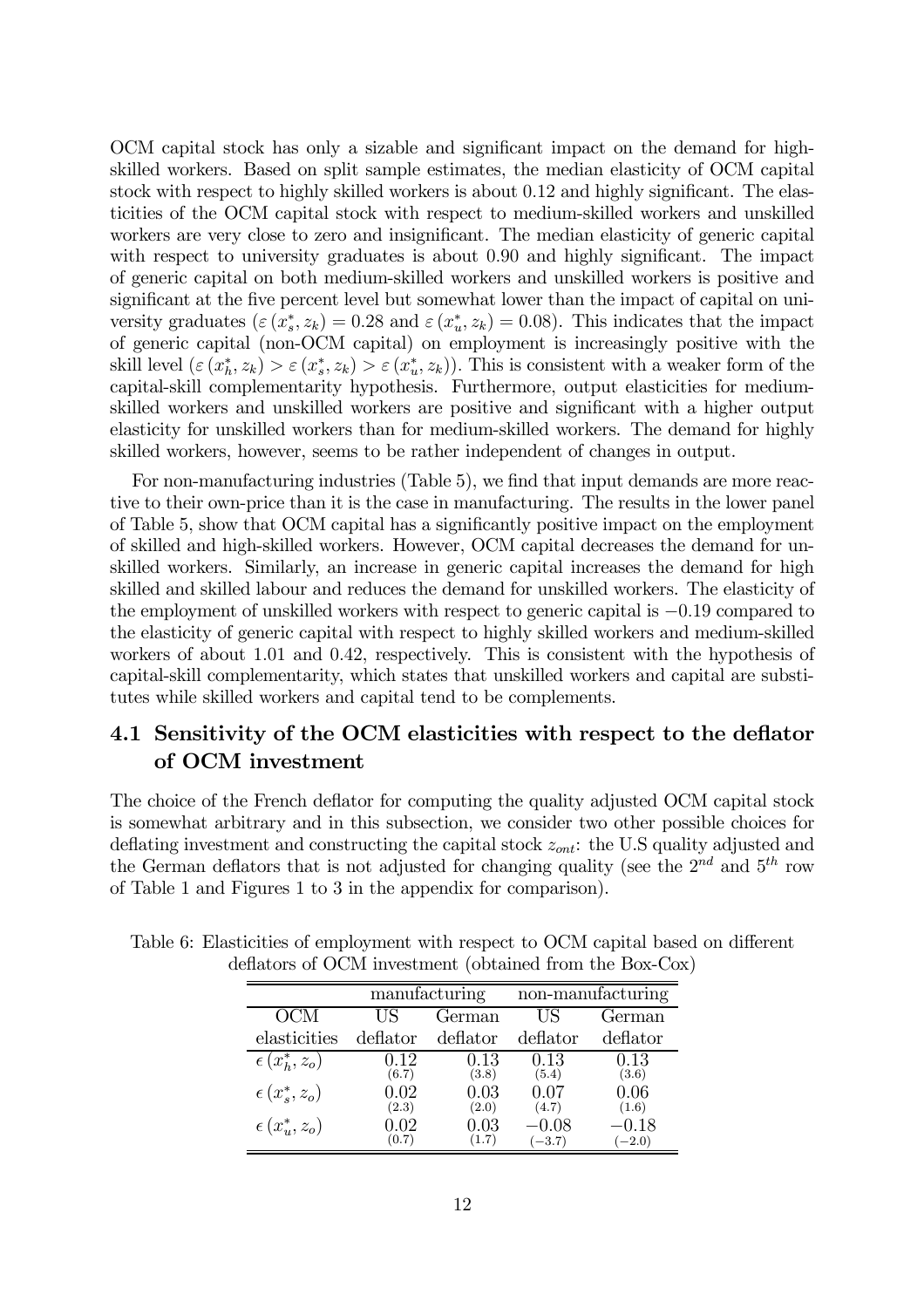Table 6 presents the elasticities of the different skill levels with respect to OCM capital based on different deflators for OCM investment for the manufacturing sector. A comparison between the three deflators (French, German and U.S.) shows that OCM elasticities are quite similar, although the evolution of the deflators and capital stock are very different. Despite these similar elasticities, the most striking feature of Table 6 is that the impact of OCM capital accumulation on employment is somewhat sensitive with respect to the choice of the deflator of OCM investment. Indeed, the overall impact of OCM capital accumulation on input demand  $x_j^*$  is approximately given by  $\epsilon(x_j^*, z_{ot}) \cdot \Delta z_{ot}/z_{ot}$ which depends upon the growth rate of the capital stock (adjusted or not) and this implies different overall impacts though the elasticities are rather similar.

Based on the French deflator, the elasticity of highly skilled workers with respect to the OCM capital stock is between 0.11 and 0.12 (see Tables 4, 5 and 6). As the growth rate of the OCM capital stock based on the U.S. price index for OCAM plus photocopiers and related equipment (converted in local currency) is about 22.4 percent per year, this implies that between 62 and 74 percent of the expanding employment of highly skilled workers can be attributed by the increase in the OCM capital stock. Based on the U.S. deflator, the elasticity of highly skilled workers with respect to OCM capital is 0.12 and the increase in the OCM capital stock 20.4, which leads to similar conclusion as with the French deflator.

However, the impact of OCM capital stock on the employment change of university graduates is considerably lower when the German deflator is used to construct OCM capital stocks. Given an increase in the OCM capital stock based on the German deflator of about 10 percent per year, only between 34 and 37 percent of the observed expanding employment for university graduates can be attributed to the increase in the OCM capital stock. As the German deflator does not include any changes in the quality of OCM investment, it understates the price decline of OCM investment. This leads to an underestimation of the impact of OCM capital accumulation on labour demands. Similar conclusions can be drawn for the other labour inputs.

#### 4.2 Sources of employment change by skill level

Given the estimated values of the elasticities of input demand, one can calculate how much of the observed change in employment can be attributed to the effects of prices, output, two types of capital and time. After a total differentiation of the labour demand equations and the following transformation into growth rates, the predicted percentage change of employment of the different educational qualification levels can be written as:

$$
\frac{\Delta x_{gnt}}{x_{gnt}} \simeq \sum_{j=h,s,u,m} \varepsilon (x_g, p_j) \frac{\Delta p_{jnt}}{p_{jnt}} + \sum_{i=k,o,y} \varepsilon (x_g, z_i) \frac{\Delta z_{int}}{z_{int}} + \varepsilon (x_g, t) ,
$$

where  $\Delta x_{gnt}/x_{gnt}$  denotes the actual employment growth rate of the three types of labour  $(g = h, s, u)$  which should be close to the observed employment growth rate. The first term on the right-hand side of the equality captures the price effects calculated as the product of price changes and the estimated price elasticities; the second term on the right-hand side measures the impact of the two types of capital and the impact of output. The results of the decomposition analysis appear in Table 7. Both the observed and the predicted employment change are given in column two and three of Table 7. In general, the predicted changes are relatively close to the observed ones. Columns 4 to 8 contain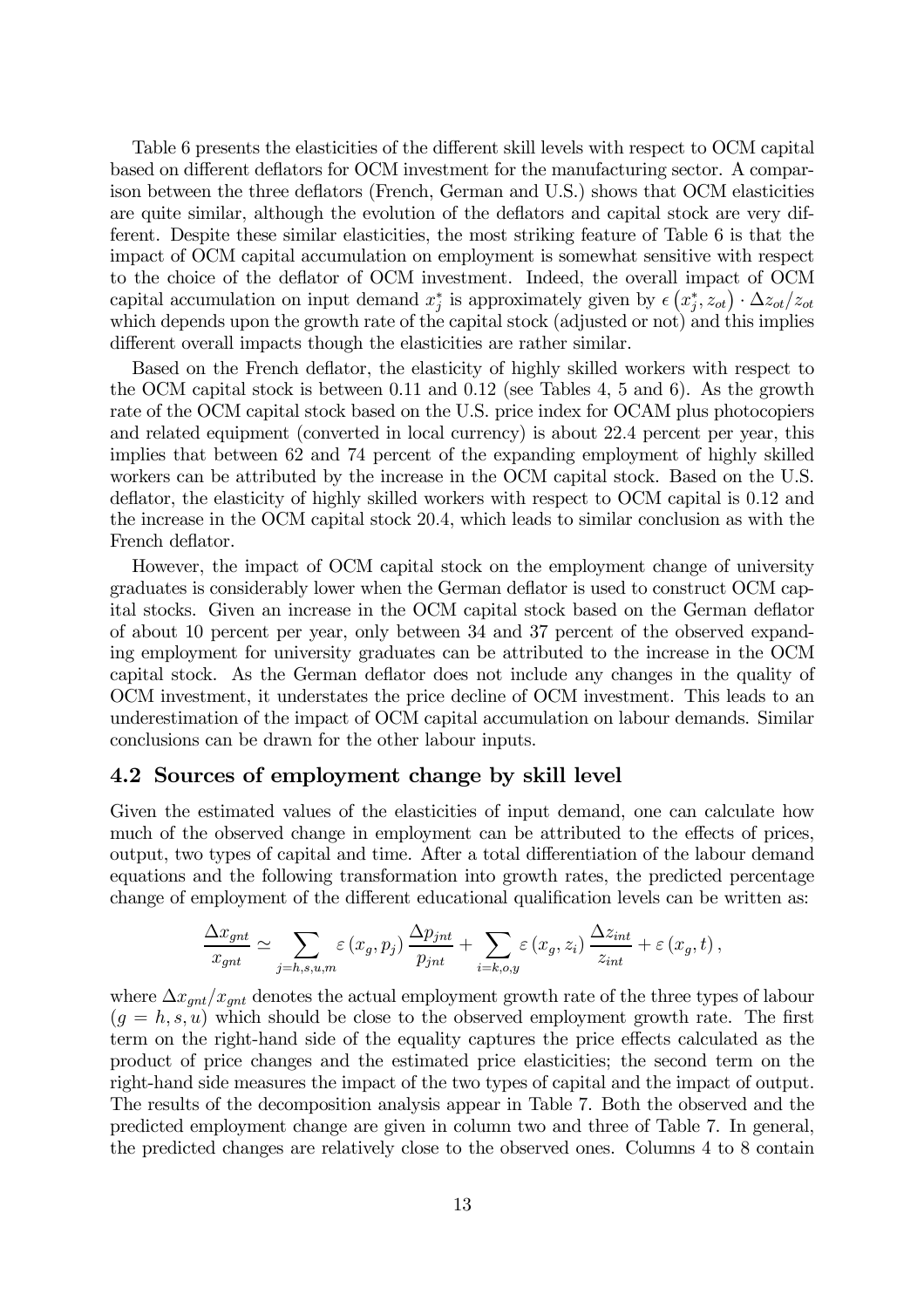the different sources of employment change.

|              | Employment            |                                                 |        |                                 |        | Sources in percent of actual change |        |
|--------------|-----------------------|-------------------------------------------------|--------|---------------------------------|--------|-------------------------------------|--------|
| <b>Types</b> | change per year       |                                                 |        | generic OCM                     |        |                                     |        |
| of worker    |                       | observed predicted price capital capital output |        |                                 |        |                                     | time   |
|              |                       |                                                 |        | manufacturing, BC, split sample |        |                                     |        |
| $x_h$        | 3.1                   | 0.9                                             | $-0.7$ | $-0.2$                          | 1.8    | $-0.1$                              | 0.1    |
| $x_u$        | $-4.0$                | $-4.2$                                          | $-0.4$ | $-0.0$                          | $-0.0$ | 0.4                                 | $-4.0$ |
|              | non-manufacturing, BC |                                                 |        |                                 |        |                                     |        |
| $x_h$        | 4.5                   | 4.3                                             | $-0.4$ | 2.3                             | 1.8    | $-1.4$                              | 2.0    |
| $x_u$        | $-2.5$                | $-2.6$                                          | $-0.7$ | $-0.8$                          | $-2.2$ | 2.7                                 | $-1.6$ |

Table 7: Sources of employment change of university graduates and unskilled workers

Notes: median impact of the respective variable over all industries and years (1978-1994).

For manufacturing industries, the main cause of the increase in the demand of highly skilled workers is the growing OCM capital stock. Here, 58 percent of the employment change of university graduates can be explained by computerization during the period 1978-1994. The demand for unskilled labour is unaffected by computerization. Using U.S. manufacturing data for the period 1959-1989, Morrison-Paul and Siegel (2001) find that the accumulation of high-tech capital has accounted for 9 percent of the expanding employment for college graduates for the period 1959-1989. In manufacturing, output plays a minor role in explaining the employment change of highly skilled and unskilled workers. This is mainly because output growth is very low in these industries. Similarly, wage and substitution effects between different types of labour and between labour and material inputs are relatively limited too. Though we now have two types of capital inputs, Solows' residual is still very important as it implies an autonomous decrease in the demand for unskilled labour by about 4 percent a year.

In non-manufacturing industries, 40 percent of the observed employment change of highly skilled workers can be attributed to the increase in the OCM capital stock. In contrast, OCM capital decreased the demand of unskilled workers by −2.2 percent in average per year, which explains the bulk of the shift away from unskilled labour in nonmanufacturing. The impact of generic capital on the demand for heterogeneous labour is more important than it is the case in manufacturing. Here, about 50 percent of the increase in employment of university graduates can be explained by the increase in generic capital.

### 5 Conclusions

The purpose of this paper has been to investigate the relationship between the increased growth of the OCM capital stock and the labour demand for different educational qualification groups. A static factor demand models assuming a generalised Box-Cox, a generalised Leontief, a normalised quadratic and a translog functional form of the cost function are employed. This paper develops new estimates of the office machinery and computer (OCM) capital stock. French and U.S. price indices (adjusted for exchange rate changes) are used as deflators for OCM investment. Estimates using French and U.S. deflators for OCM investment imply that the growth in the German OCM capital stock based on the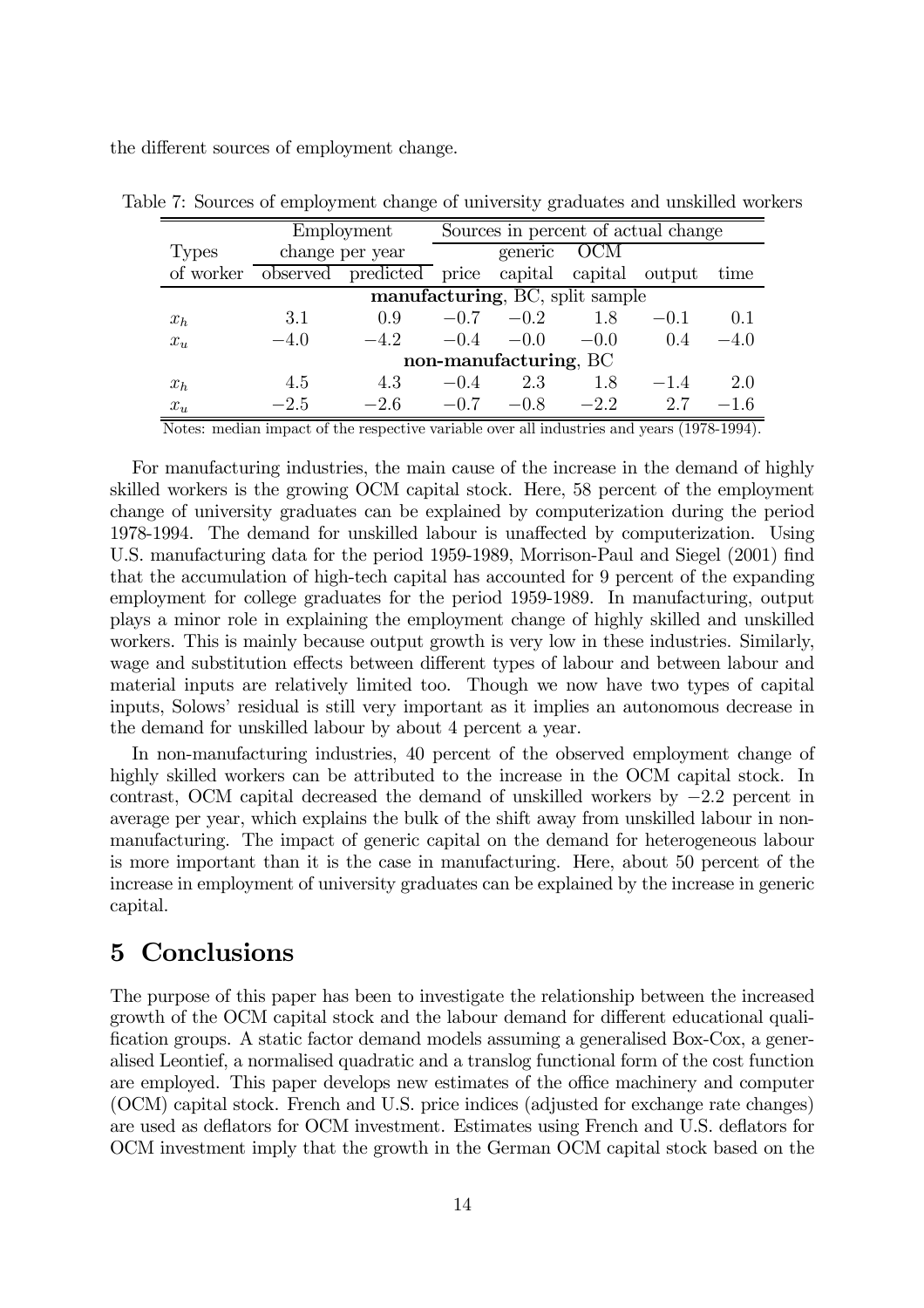official OCM investment deflators is significantly underestimated by about 10 percentage points per year. We also examine the sensitivity of the key elasticities with respect to the deflator for OCM investment.

The empirical results indicate that the accumulation of the OCM capital stock is the major factor contributing to the shift in labour demand towards highly skilled workers. Accumulation of OCM capital accounts for between 60 and 71 percent of the expanding employment of university graduates in manufacturing industries between the period 1978- 1994. In non-manufacturing industries, both OCM capital and generic capital accounted for nearly all of the change in the employment of university graduates. Contrary to expectation, we do not find a robust substitutability pattern between OCM capital and unskilled workers. Finally we find that effects of the OCM capital stock are robust with respect to the choice of the deflator for OCM investment.

#### References

Autor, D. H., L. F. Katz and A. B. Krueger, 1998, Computing Inequality: Have Computers Changed the Labour Market, Quarterly Journal of Economics 113, 1169- 1213.

Berman, E., J. Bound and Z. Griliches, 1994, Changes in the Demand for Skilled Labor within U.S. Manufacturing: Evidence from the Annual Survey of Manufactures, Quarterly Journal of Economics 109, 367-397.

Berndt, E. R. and M. S. Khaled, 1979, Parametric Productivity Measurement and Choice among Flexible Functional Forms, Journal of Political Economy 87, 1220-1245.

Bureau of Economic Analysis, 2001, A Guide to the NIPA's, National Income and Product Accounts of the United States, 1929-97.

Chennells, L. and J. Van Reenen, 1999, Has Technology Hurt Less Skilled Workers? An Econometric Survey of the Effects of Technical Change on the Structure of Pay and Jobs, IFS Working Paper 99-27, Institute for Fiscal Studies, London.

Deutsche Bundesbank, 2000, Problems of International Comparisons of Growth caused by Dissimilar Methods of Deflation - with IT Equipment in Germany and the United States as a Case Point, Monthly Report, August 2000, p. 8.

Falk, M. and B. M. Koebel, 2001, A Dynamic Heterogeneous Labor Demand Model for German Manufacturing, Applied Economics 33, 339-348.

Faust, K., M. Hummel, A. Müller, C. Saul, H. Schedl und M. Wilhelm, 1999, Der Beitrag des IuK-Sektors zur Verbesserung der Innovations- und Wettbewerbsfähigkeit der inländischen Produktion und Beschäftigung. Strukturberichterstattung 1996-1998: Neue Informations- und Kommunikationstechnologien, Tertiarisierung und Globalisierung - Herausforderungen für den Strukturwandel, IFO Studien zur Strukturforschung 28/I, München 1999.

Fitzenberger, B., 1999, Wages and Employment across Skill Groups: An Analysis for West Germany, ZEW Economic Studies 6, Physica.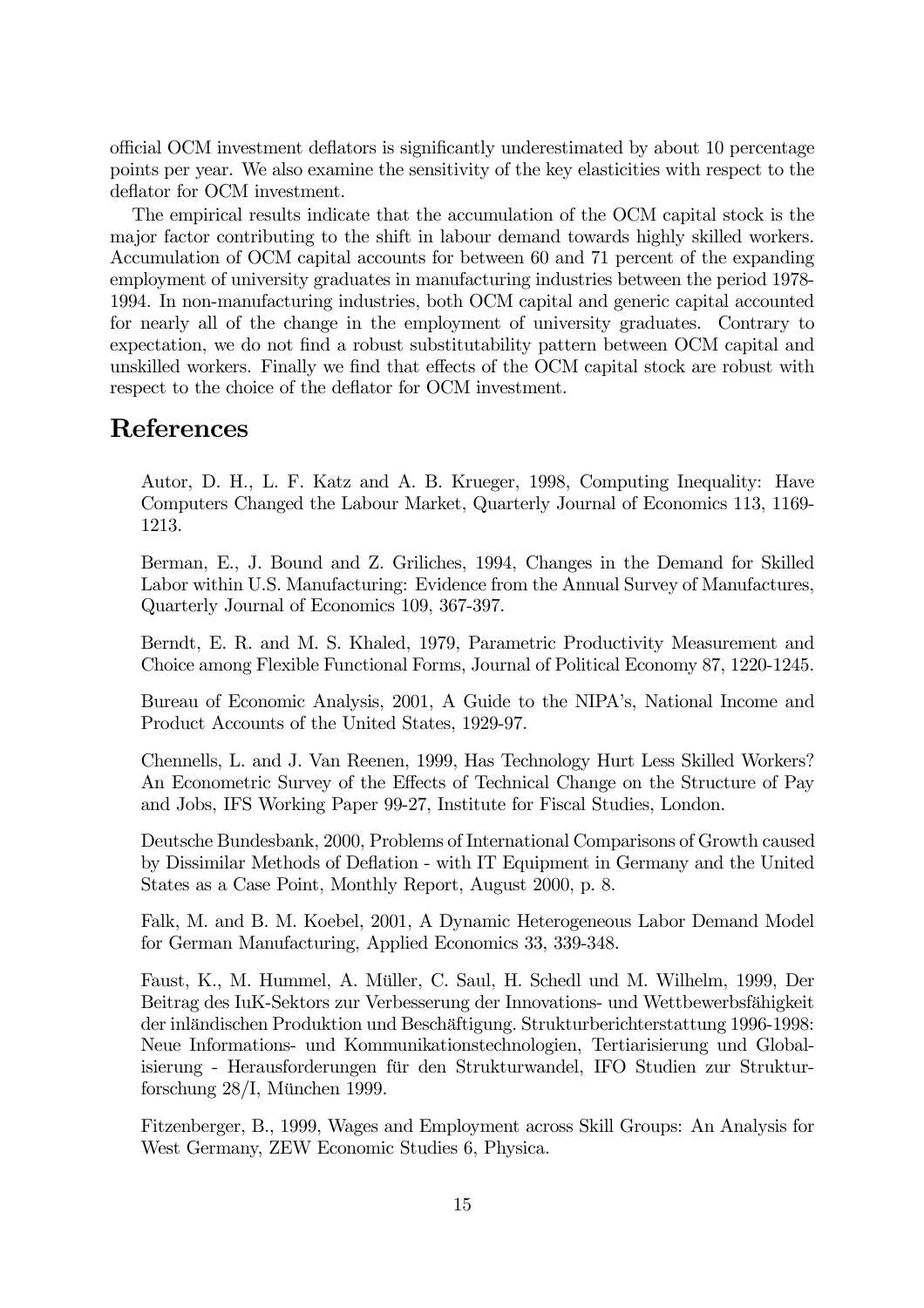Fraumeni B., 1997, The Measurement of Depreciation in the U.S. National Income and Product, Survey of Current Business July 7-41.

Goux G. and E. Maurin, 2000, The Decline in Demand for Unskilled Labor: An Empirical Analysis Method and its Application to France, Review of Economics and Statistics 82, 596-607.

Green, F., A. Felstead and D. Gallie, 2000, Computers Are Even More Important Than You Thought: An Analysis of the Changing Skill-Intensity of Jobs, Centre for Economic Performance Discussion Paper, No 439.

Jorgenson, D. W., 2001, Information Technology and the U.S. Economy, American Economic Review 91, 1-32.

Jorgenson, D. W. and K. Stiroh, 1995, Computers and Growth, Economics of Innovation and New Technology 3, 295-316.

Koebel B. M., M. Falk and F. Laisney, 2003, Imposing and Testing Curvature Conditions on a Box-Cox Cost Function, Journal of Business and Economic Statistics 21, 319-335.

Krusell P., L. E. Ohanian, J.-V. Rios-Rull and G. L. Violante, 2000, Capital-Skill Complementarity and Inequality: A Macroeconomic Analysis, Econometrica 68, 1029- 1053.

Machin S. and J. Van Reenen, 1998, Technology and Changes in Skill Structure: Evidence from Seven OECD Countries, Quarterly Journal of Economics 113, 1215-44.

Moch, D., 2001, Price Indices for Information and Communication Technology Industries: An Application to the German PC Market, ZEW Discussion paper, 01-20.

Morrison, C. J., 1997, Assessing the Productivity of Information Technology Equipment in U.S. Manufacturing Industries, Review of Economics and Statistics 79, 471- 481.

Morrison-Paul, C. J., and D. Siegel, 2001, The Impacts of Technology, Trade, and Outsourcing on Employment and Labor Composition, Scandinavian Journal of Economics 103, 241-264.

Ruiz-Arranz, M., 2001, Wage Inequality and Information Technology, mimeo, Harvard University.

Schreyer, P., 2002, Computer Price Indices and International Growth and Productivity Comparisons, Review of Income and Wealth 48, 15-32.

Van Ark, B., 2001, The Renewal of the Old Economy: an International Comparative Perspective, OECD STI Working paper, No. 5.

Whelan, K., 2002, A Guide to U.S. Chain Aggregated NIPA Data, Review of Income and Wealth 48, 217-234.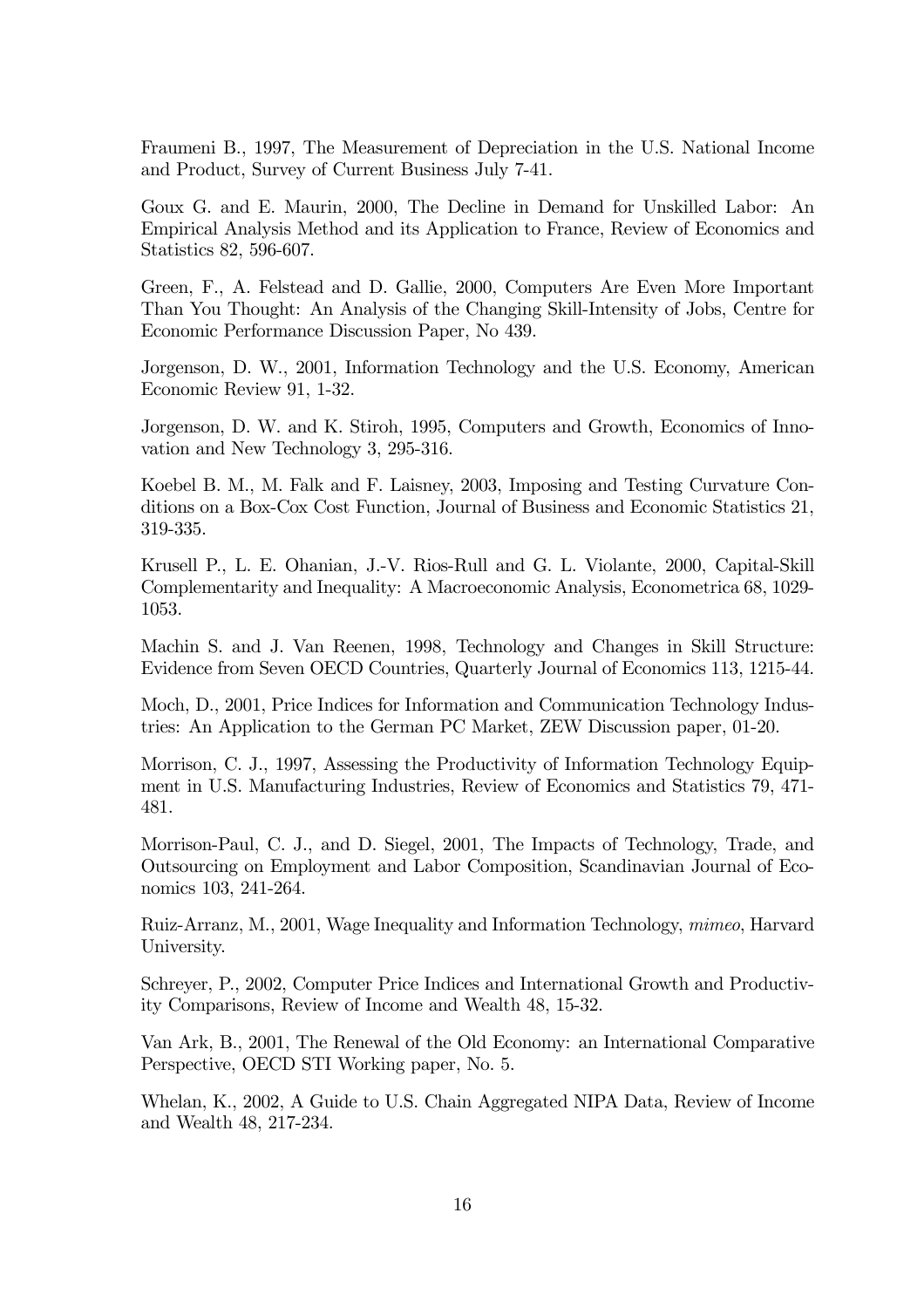

Figure 1: Deflators for OCM investment, 1970-1990

Notes: OCM denotes office machinery and computers, OCAM denotes office computing (incl. peripheral equipment) and accounting equipment. PPP denotes Purchasing Power Parities for GDP.

Sources: U.S Bureau of Economic Analysis, NIPA Table 5.9, 5.8 and 7.8, INSEE, Statistical Office Germany, own calculations.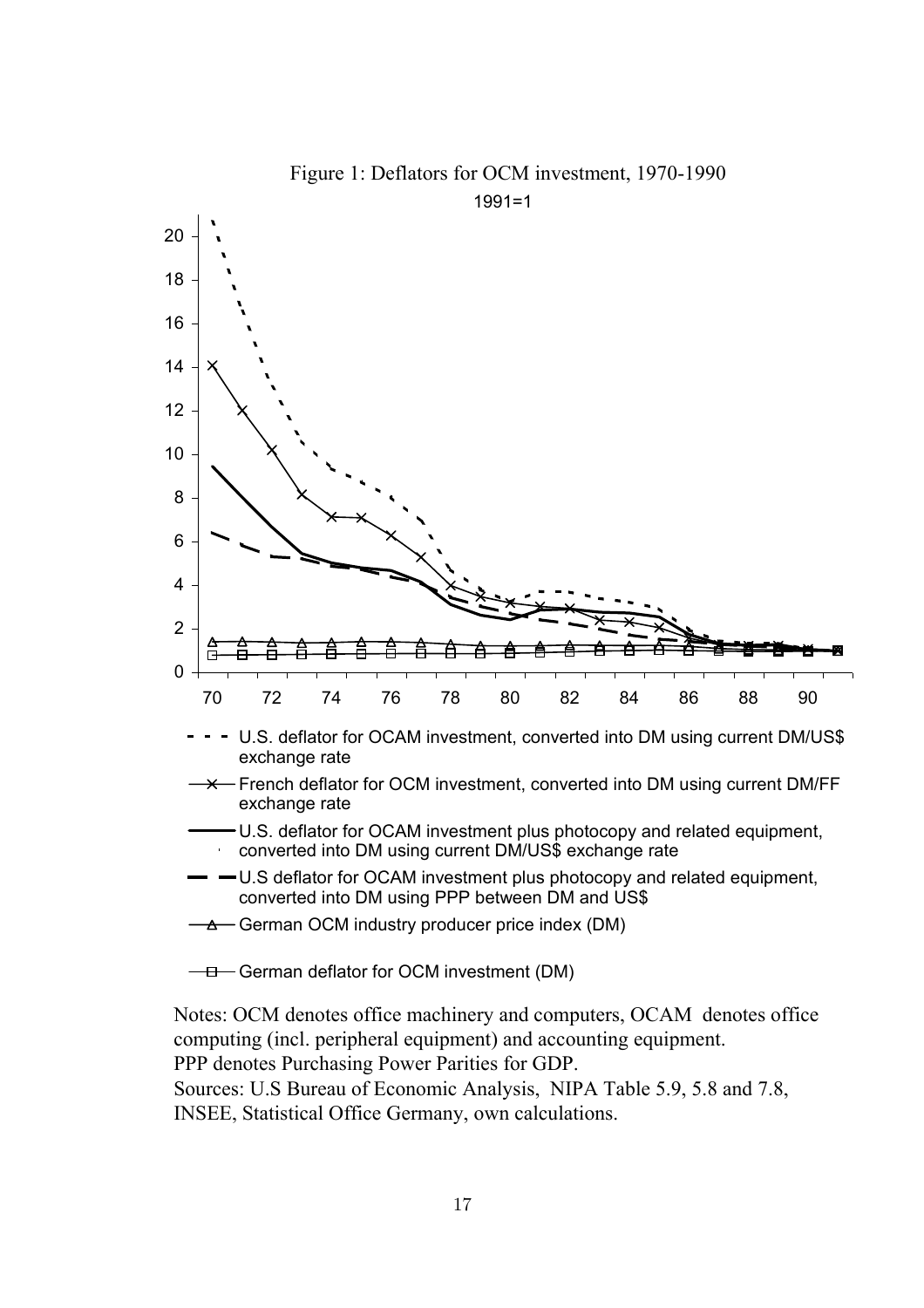

1991=1 Figure 2: Deflators for OCM investment, 1991-1999

Notes: see Figure 1.

Sources: see Figure 1.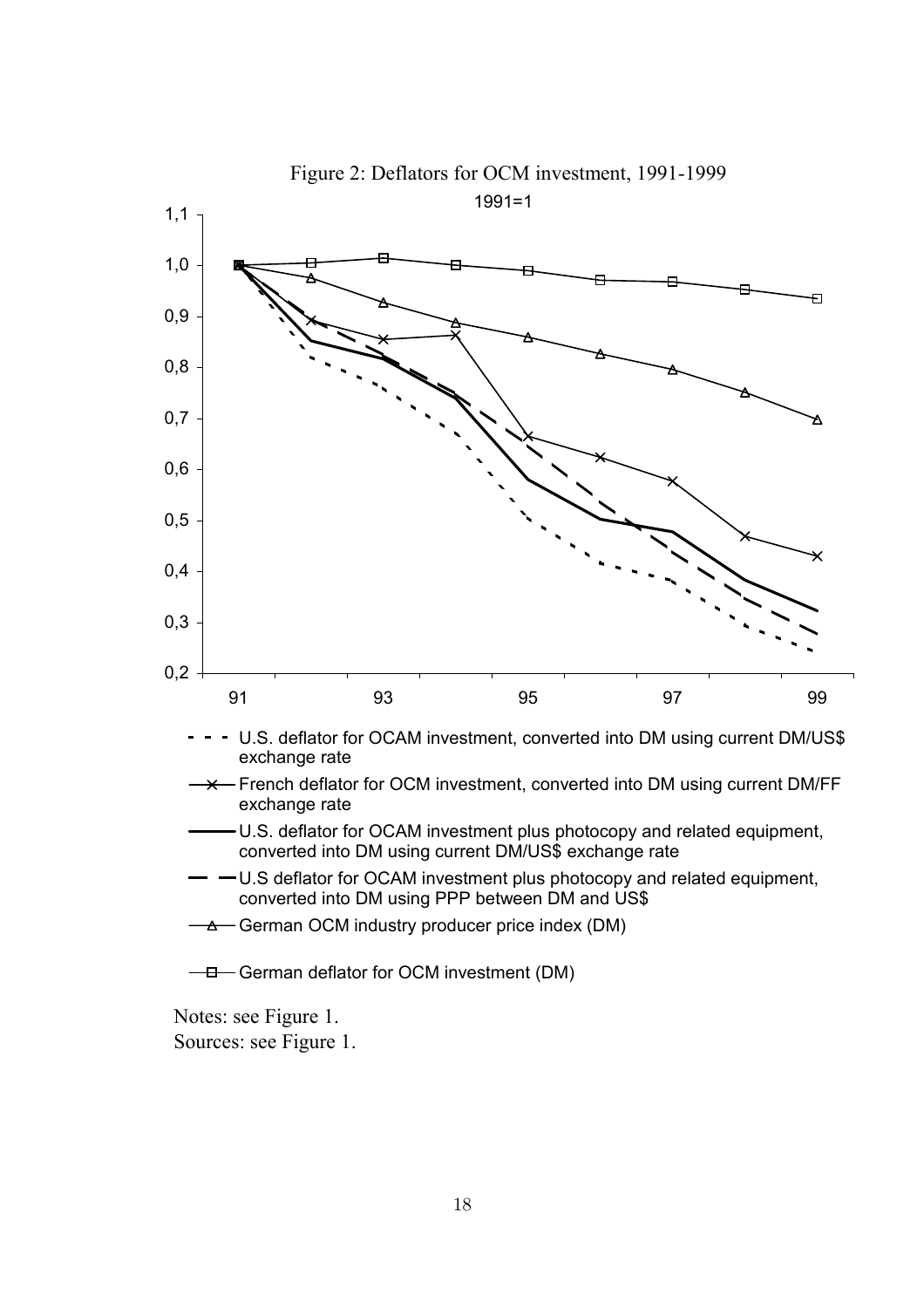

Notes: OCM capital stocks are estimated using the perpetual inventory method. Real investments were computed by dividing nominal investments by the price indices described above. The depreciation rate is 0.2729 over the period 1970- 1977 and 0.3119 over the period 1978-1994.